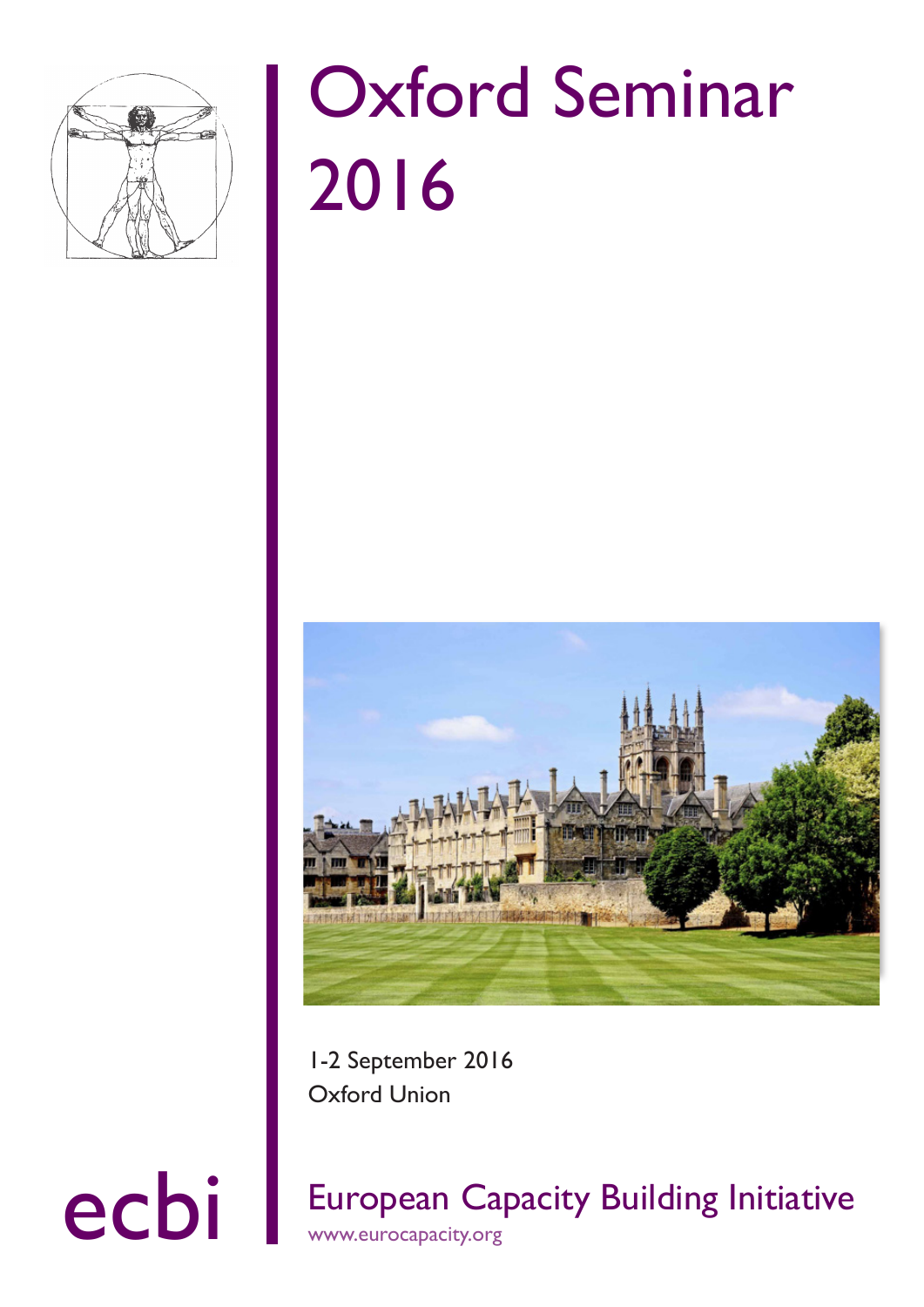# **TABLE OF CONTENTS**

| I. Sequencing of Nationally Determined Contributions | $\mathbf{2}^{\prime}$ |
|------------------------------------------------------|-----------------------|
| 2. Global stocktake                                  | 6                     |
| 3. Transparency of action and support                | $\overline{10}$       |
| 5. Market-based approaches                           | 18                    |
| 6. Entry into force                                  | 20                    |
| Annex 1: Participants in the 2016 Seminar            | $22 \,$               |

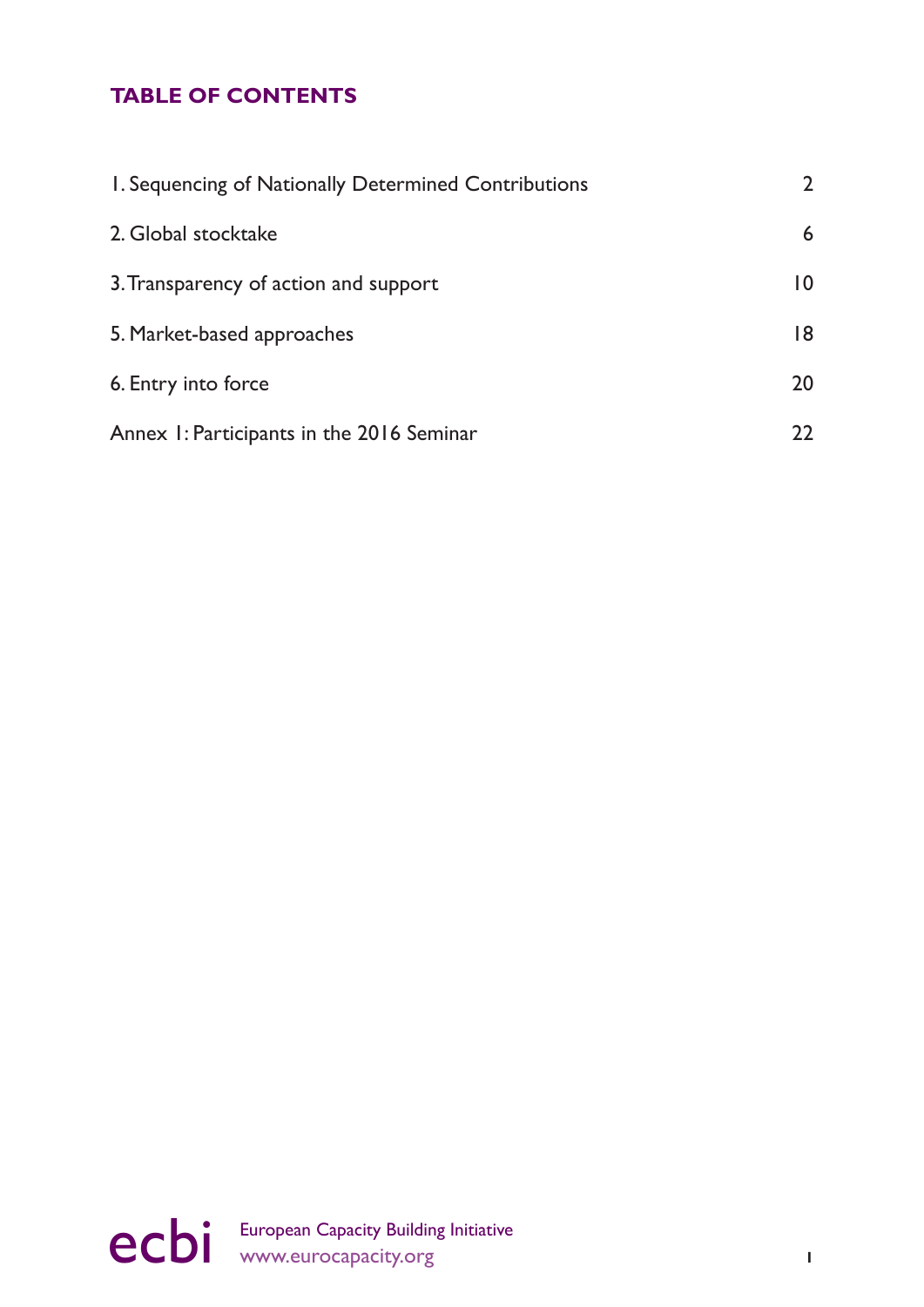## **REPORT OF THE 2014 OXFORD SEMINAR**

The 2016 ecbi Seminar took place at the Oxford Union on 1-2 September 2016, following the Fellows Colloquium from 29-21 August 2016. It was attended by 19 participants from developing countries, and 16 participants from Europe. Representatives of the current and future presidency of the UN Framework Convention on Climate Change (UNFCCC), including Aziz Mekouar, Ambassador for the Multilateral Negotiations for the 22nd Conference of Parties (COP 22) in Marrakech in November 2016, participated in the Seminar.

Participants also included lead negotiators from several developing and European countries; the Chairs of the Least Developed Country (LDC) Group, African Group of Negotiators and of the Subsidiary Body for Scientific and Technological Advice (SBSTA); members of the Green Climate Fund (GCF) Board; and representatives from the European Commission (see Annex 1).

Two formal dinners were held during the Seminar, on 31 August 2016 and 1 September 2016. At the dinner on 31 August, Ambassador Jan Cedergren from Sweden was honoured for his role in the inclusion of "enhanced direct access" (EDA) as a modality of the GCF, and presented with a framed photograph taken during the GCF Board meeting in Barbados, in October 2014, where the Board decision on EDA was taken.

At the dinner on 1 September, Ambassador Mekouar addressed the participants, noting the role of the ecbi Seminar in promoting frank and honest conversations on the optimal, most ambitious way to operationalise the Paris Agreement. "When it comes to the mechanics of the operationalisation of the Paris Agreement, the design of the rule book, the steel that will strengthen the structure of the Paris Agreement, it is very important that we get off to a good start in Marrakech," he said.

The seminar included sessions on six elements of the 2015 Paris Agreement, including: the sequencing of Nationally Determined Contributions (NDCs); the global stocktake: transparency of action and support: finance; market-based approaches; and entry into force.

# **1. SEQUENCING OF NATIONALLY DETERMINED CONTRIBUTIONS**

This session started with a presentation by ecbi Director Benito Müller. Müller began with some observations on terminology, noting that the Paris Outcome – including the Paris Agreement and its implementing Decision (1/CP.21) – associates NDCs with "time frames and/or periods of implementation" in paragraph (§) 27 (of the Decision). While no explicit definition of these two concepts is given, the Paris Outcome language suggests that both are (multi-year) periods ending in multiples of 5 (2025, 2030, 2035, and so on).

He proposed a differentiation between the timeframe of an NDC as the time span used in its definition, and its period of implementation during which it is to be implemented, saying it could be assumed that the period of implementation of an NDC will end at the same time as its time frame. These common end-years can thus be used to identify NDCs, for instance, by defining that: "2025 NDC" refers to an NDC with a time frame and period of implementation ending in 2025.

He said Article 14.2 of the Paris Agreement calls for the first global stocktake to take place in 2023, and every five years thereafter. The outcome of the stocktake is meant to inform Parties in updating and enhancing their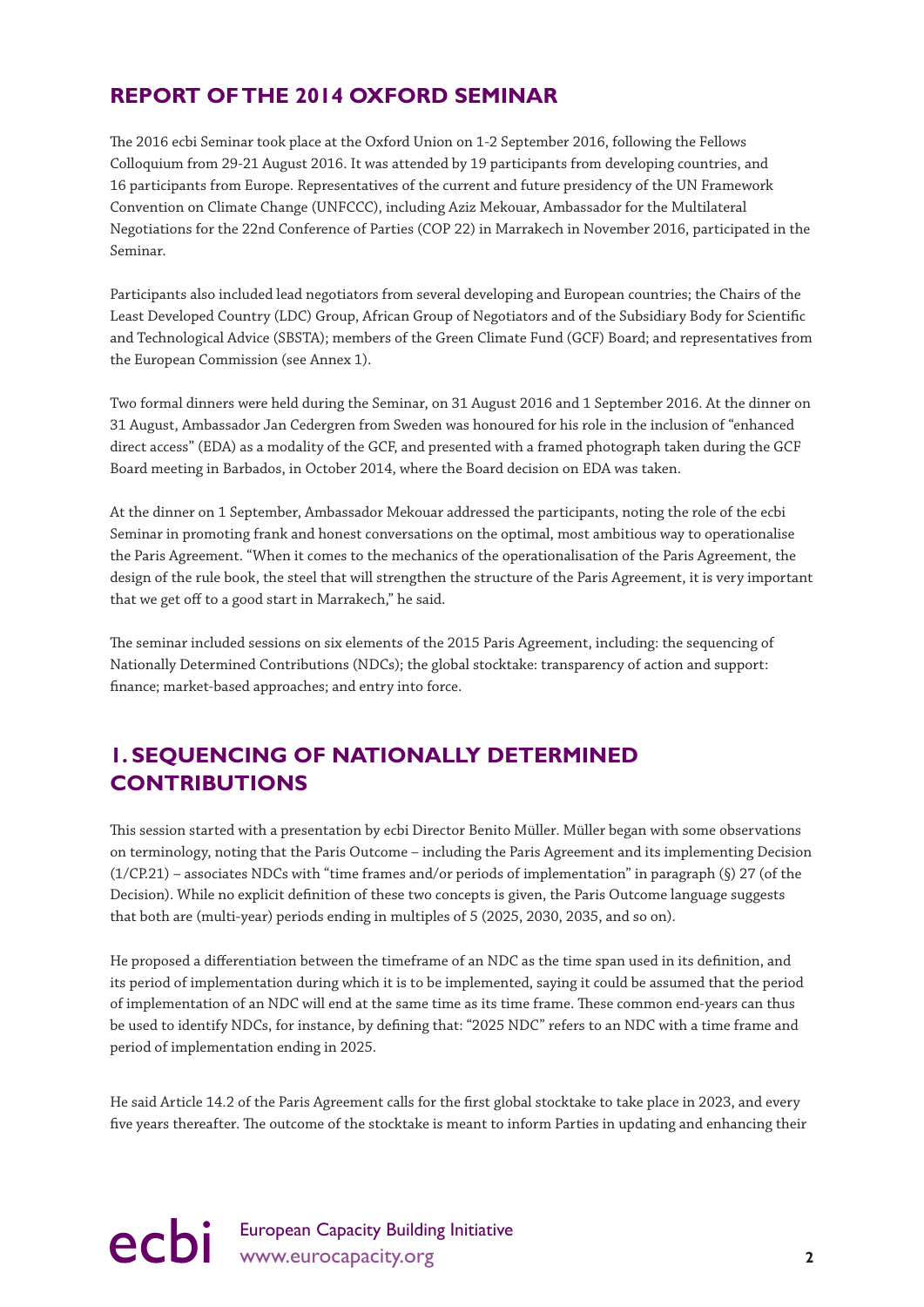actions and support. It is meant to inform the national determination of future NDCs, and therefore has a forward-looking influence.

Müller said the Agreement includes two tracks for communicating and updating NDCs:

- The §23 track, which urges Parties whose intended NDC contains a time frame up to 2025 to communicate, by 2020, a new NDC and to do so every five years thereafter; and
- The §24 track, which requests those Parties whose intended NDC contains a time frame up to 2030 to communicate or update, by 2020, these contributions and to do so every five years thereafter.

He noted that significant differences of opinion emerged during the Fellows Colloquium preceding the Seminar in the understanding of the phrase "a new NDC" in §23. While some understood this to mean an advance communication of entirely new 2025-2030 NDCs, others understood it as updating the 2020-2025 "intended" NDCs that have already been communicated.

Müller pointed out that unlike §24, §23 does not mention the option of updating NDCs: only §24 mentions updating. He proposed 'merging' the two tracks through a decision urging all Parties, in 2025, to communicate a 2035 NDC and update their 2030 NDC, and to do so every five years thereafter.

In this way, he said, all countries will be expected to update their upcoming NDC (with a five-year time horizon

*"Coming here for the first time, I have to admit it was one of the most intellectually sophisticated discussions I've experienced after Paris.***"**

*-Przemyslaw Sobanski, Deputy Director of Air and Climate Protection, Poland*

for implementation), while communicating a follow-on (indicative) NDC. Creating more symmetry between the tracks in this manner will mean that all countries are in a common communication and updating cycle, where they all update the NDC coming up on the basis of the global stocktake and scientific evidence, while communicating the next one, with the expectation that the latter will be updated before it comes into effect five years later.

The more commonality there is between what Parties are expected to do, said Müller, the better the chances that they are willing to enhance ambition. Instead of a ten-year respite, however, this common action must take place over five-year cycles. He described this as a bottom-up synchronized updating to enhance ambition, by encouraging countries to update NDCs regularly (every five years) and at the same time, to enable them to be more ambitious themselves while driving ambition among others through peer pressure.

In the discussion that followed, a developing country participant stated that §23 and §24 were not meant to perpetuate ten-year cycles – instead, the mutually understood intention was to get all countries into a common cycle of five years from 2030 onwards. He said ten-year cycles could lock in low ambition over a longer period of time.

Müller responded that with one-at-a-time only (five-year) NDCs, the forward-looking potential of the global stocktake will be defeated, as there will be no future NDCs on the table to assess during the stocktake. The intention of the ten-year time horizon with an updated and a communicated follow-on five-year NDC is to create a rolling cycle with the clear expectation that the follow-on NDC will be looked at for updating five years before the end of its period of implementation.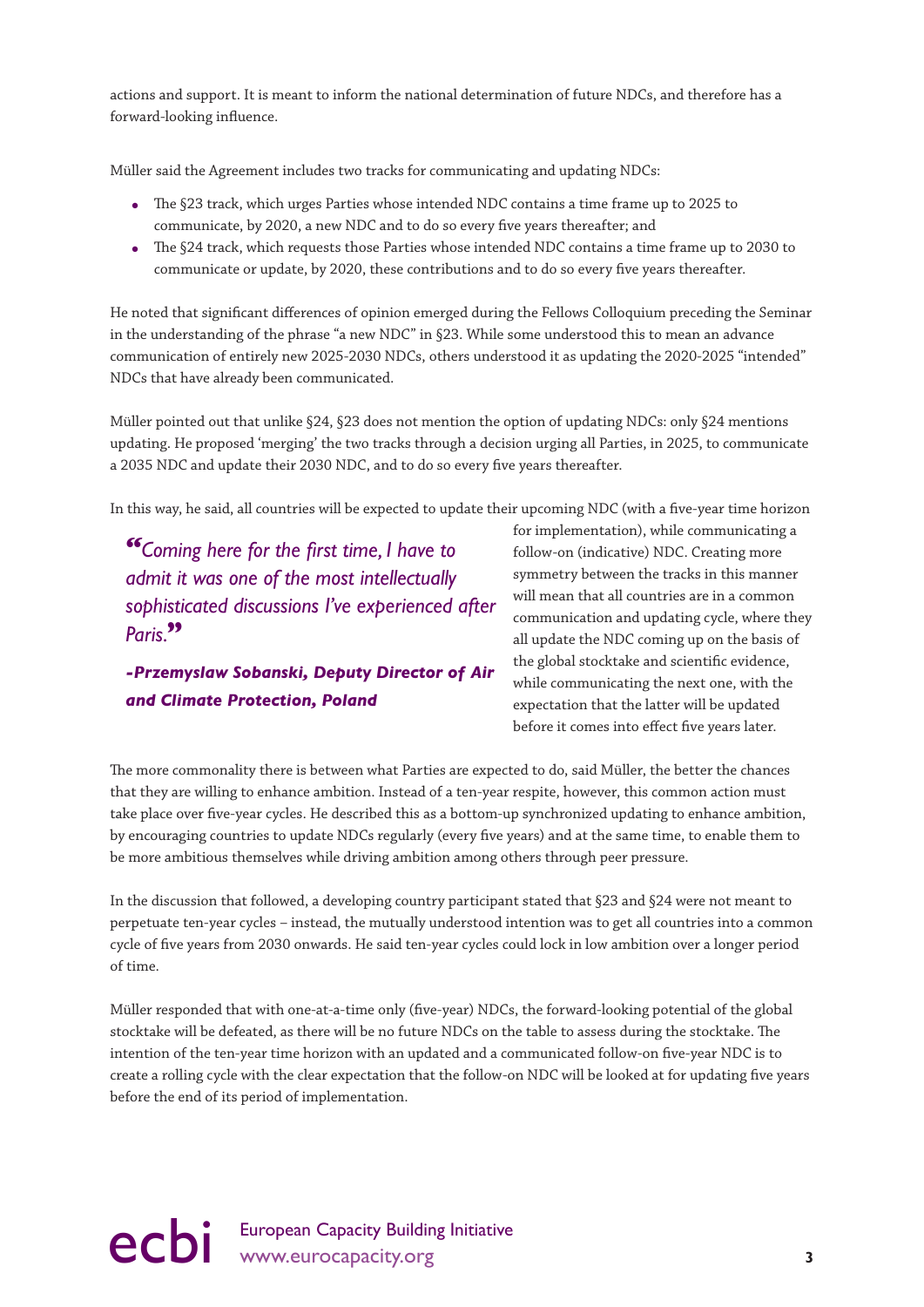A developing country participant said §24 includes a reference to updating because Parties with a 2025 NDC did not want to accept a 2030 NDC. He did not think the two could live together, and said convergence between the two tracks is necessary before 2020 – this was already on the agenda for the first Conference of the Parties serving as the Meeting of the Parties to the Paris Agreement (CMA1) through Article 4.10 of the Paris Agreement, which calls for the consideration of common time frames. The danger, he said, is that all countries could move to a ten-year time frame instead of a five-year one.

Another developing country participant felt the "no backsliding" clause of the Paris Agreement could also ensure greater ambition in subsequent NDCs, saying the submission of an indicative five-year NDC would be counterproductive and difficult to implement.

In response, Müller said the option of relying only on the no-backsliding clause to encourage ambition was too weak. He emphasized the importance of providing a medium-term indication of where the process was going, for instance to allow the private sector to plan with greater certainty.

*"The discussions on sequencing contributions during the Fellowships and Seminar are the best example on how useful the meeting was, since reading the Paris Agreement gives an idea that does not necessarily reflect the positions and understanding of different Parties or groups of Parties. I feel better prepared to help developing a more realistic position for AILAC countries.***"**

#### *-Alejandra Lopez Carbajal, Head , AILAC Support Unit*

#### A participant from Europe said the

intention of §23 and §24 is to ensure countries have an NDC in place at all times. The global stocktake will provide an opportunity for countries with both five- and ten-year NDCs to enhance their ambition. There is a negotiating item on the table to address the synchronization and harmonization of timetables, which can be discussed over time.

A developing country participant said the two paragraphs were included to give some countries the flexibility of keeping the ten-year intended NDCs they had already communicated, but all countries should abide by the same rules and move to 5-year cycles by 2030.

A participant from Europe also agreed common timeframes were necessary for the whole system to work together, but said a longer-term strategy was important, with shorter-term actions fitted in.

Another participant from Europe said §23 and §24 were just a second-best solution, and a common timeframe is essential after 2030, with the low-emission development strategies (LEDS) under Article 4.19 playing a role in providing a longer-term perspective.

A developing country participant said that without a five-year indicative NDC, there would be nothing to update after the global stocktake, and the process of the stocktake could end up "out of synch" with the NDCs.

A participant from Europe said ten-year NDCs are more beneficial because they give certainty of investment, and reduce the political burden of going back to leaders every five years for direction. The global stocktake will be the political moment to put pressure on others. Although the issue will be considered under Article 4.10, she said it is not likely to be resolved in five years, as it is complicated.

Another participant from Europe said the importance of common timeframes should not be over-emphasized, as it will not necessarily make it easier to compare numbers. The time periods could be five or ten years, but a meaningful conversation is necessary every five years, with data from the LEDS also feeding in. She said

ecbi European Capacity Building Initiative<br>
4<br> **4**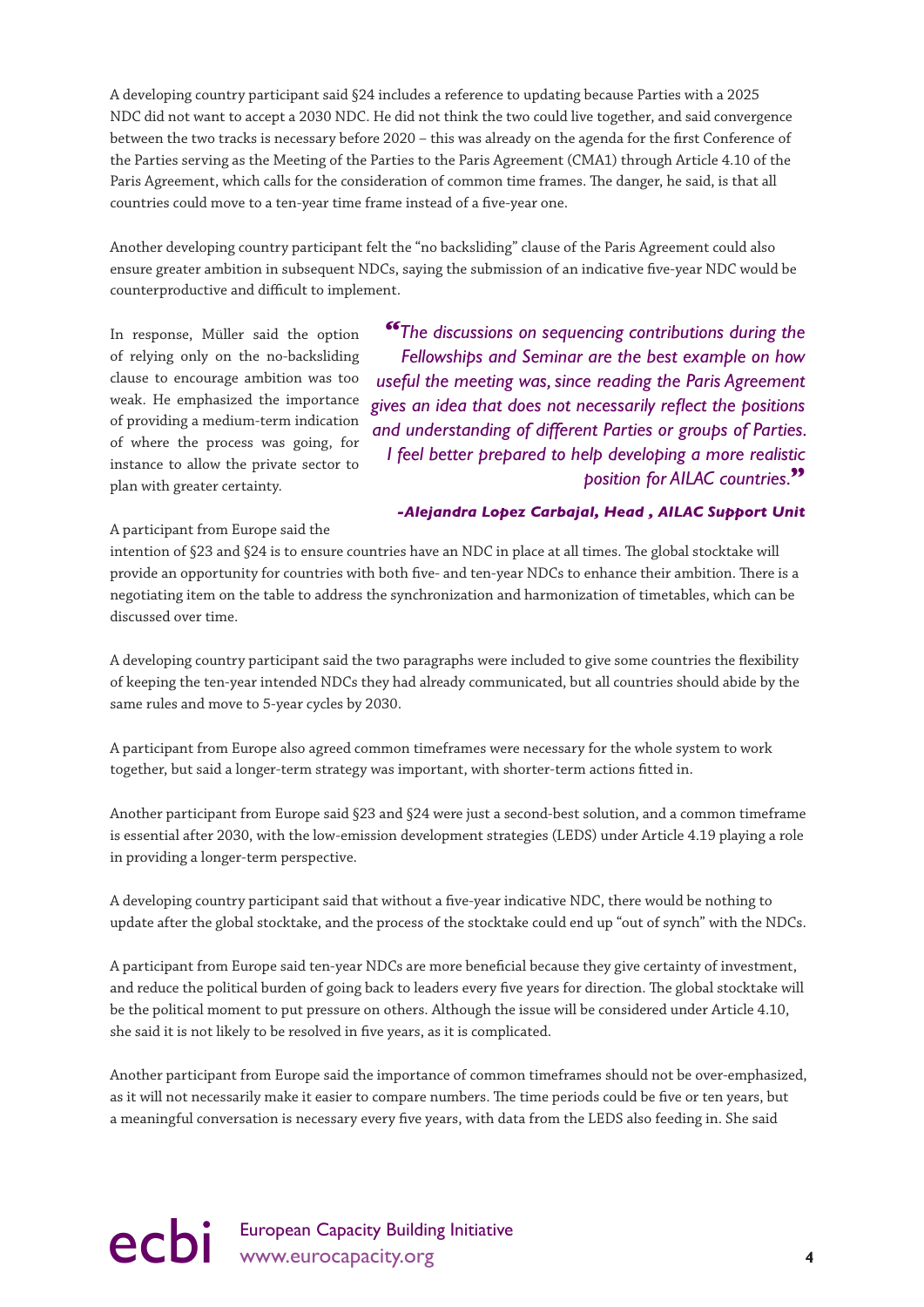the idea of two NDCs at any given point is a non-starter, as the NDC system needs to be simple enough for politicians to understand, and it is probably easier to explain to them that there are different timeframes, where you can't compare ambition.

A developing country participant said the Paris Agreement offered flexibility, but this cannot be unlimited flexibility. He called for a discussion on common timeframes to be prioritised.

Müller said the chances of increasing ambition will be lower if countries submit NDCs at the last minute, as there won't be sufficient time neither for an assessment of their aggregate effect nor for national processes to reconsider them.

A participant from Europe said in 2020, the EU expects to update 2030 NDC, and present one for 2040.

A developing country participant said if the EU puts forward a 2040 target in 2030, all other countries will do

*"At the first reading, the Paris Agreement seemed very straightforward. However, it was amazing how many interpretations are possible on issues such as the global stocktake, length of NDCs, etc. This [Fellowship Colloquium and Seminar] provided an opportunity to understand these different interpretations …. All the presentations in the Fellowship component were very educational.***"**

#### *-Carlos Fuller, SBSTA Chair*

the same, as they will have no reason to subject themselves to a five-year cycle when others choose a ten-year one. Supporting an indicative future NDC, he said otherwise countries will not be able to change their NDCs once they become legislation, effectively locking in low ambition for ten years. He said the European participant's indication that

they would be submitting another ten-year NDC confirmed his worst fears.

Another developing country participant said the fundamental question to consider under Article 4.10 is whether to retain the flexibility of the 2020-2030 period for countries to choose five- or ten-year NDCs. The current discussion, he said, was revolving around two options: all countries shifting to five-year NDCs after 2030, with LEDS providing the long-term view; or adopting a ten-year planning horizon, with confirmed NDCs for five years, and indicative ones for the next five-year period.

A developing country participant said that while the Paris Agreement gave some flexibility, there is an obligation on countries to collaborate to make global actions predictable to the maximum extent possible. He said since the entry into force obligation includes the submission of an NDC by converting an "intended" NDC or INDC to an NDC, the §23 obligation obviously refers to a new 2025-2030 NDC.

A participant from Europe noted that implementation schedules will have to be considered as well, including the time it takes to formulate policies, implement, and deliver.

Müller proposed thinking of common timetables instead of timeframes, and taking the global stocktake, the only element with a certain timetable, as the fixed point around which to design cycles of action. Without the opportunity to influence future NDCs, he said the stocktake will have limited value, as it cannot influence further ambition in the period in which it is taking place.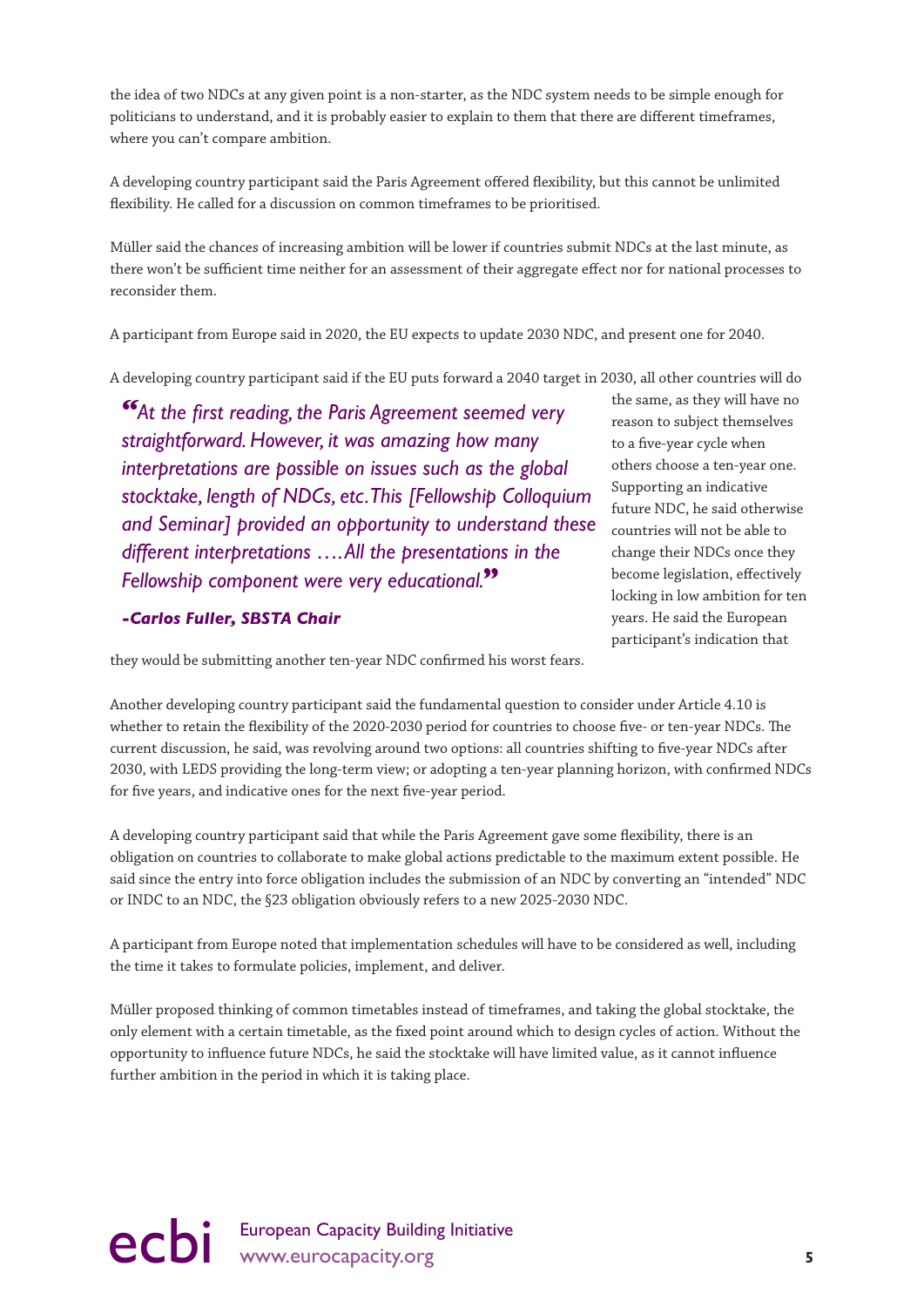A participant from Europe responded that it will inform the future NDC – for instance, for the EU, the 2028 stocktake will inform the NDC starting in 2031.

Müller replied that what will not be possible, however, is to have an assessment of the aggregate effect of NDCs starting in 2031 if they are only communicated after the 2028 stocktake, which is key to assessing the adequacy of their overall ambition.

# **2. GLOBAL STOCKTAKE**

This session started with a presentation by Xolisa Ngwadla, which covered five elements of the global stocktake: context; key concepts; basic structure; inputs; process and outputs; and key issues for Marrakech.

Noting that the Paris Agreement does not at all address the modalities of the stocktake, he said the objective of the stocktake is described in Article 14.1 as periodically taking stock of the implementation of this Agreement to assess the collective progress towards achieving the purpose of this Agreement and its long-term goals. Its purpose is described in Article 14.3, as informing Parties in updating and enhancing, in a nationally determined manner, action and support, and enhancing international cooperation for climate action.

The stocktake will assess adequacy and gaps, Ngwadla said, therefore mitigation progress will be assessed in relation to Articles 2.1(a) and 4.1; adaptation in relation to Articles 2.1(b) and 7.1; and finance in relation to Articles 2.1(c) and 9.

He noted that according to Article 14.1 the stocktake is expected to take place in "*a comprehensive and facilitative manner, considering mitigation, adaptation and the means of implementation and support, and in the light of equity and the best available science*".

Ngwadla said his reference to Review and Communication Periods (RCP) and NDCs were based on endpoints– so for instance, RCP 2025 referred to the period of 2020-2025, and NDC 2025 referred to the NDC ending in 2025. In his interpretation, each stocktake could consider four tracks – the previous RCP, the current RCP, the upcoming RCP, and the upcoming RCP+1. It could be backward looking (considering NDC actions that have already been implemented), and/or forward looking, considering upcoming action. So, for instance, the 2023 Stocktake could consider the Cancun pledges, RCP 2025, RCP 2030 and RCP 2035. The benchmarks for a backward-looking stocktake could include pledges in a previous RCP, while scientific information could serve as benchmarks for forward-looking stocktakes. Equity could serve as benchmark in the consideration of enhancements or updates of NDCs.

Ngwadla listed three possible kinds of inputs for the global stocktakes, including the outputs of the transparency framework and the compilations of this information; synthesis of other communicated undertakings by Parties, including for instance the Biennial Communications on Indicative Support (BCIS); and science and equity reports from the Intergovernmental Panel on Climate Change (IPCC) and other bodies such as the Standing Committee on Finance (SCF). Ngwadla noted the need to accommodate elements such as technology, capacity building and loss and damage, which do not currently have an explicit undertaking for Parties to communicate information that can be used in the stocktake. He said this will impact on the inputs available to stocktake on these issues and the basis on which progress can be assessed.

On the basic structure of a stocktake, he said it would consider inputs coming from different sources related to different elements such as mitigation, adaptation and finance and others, and to assess this information

# ecbi European Capacity Building Initiative **6**<br> **example 20** intervention of the www.eurocapacity.org **6**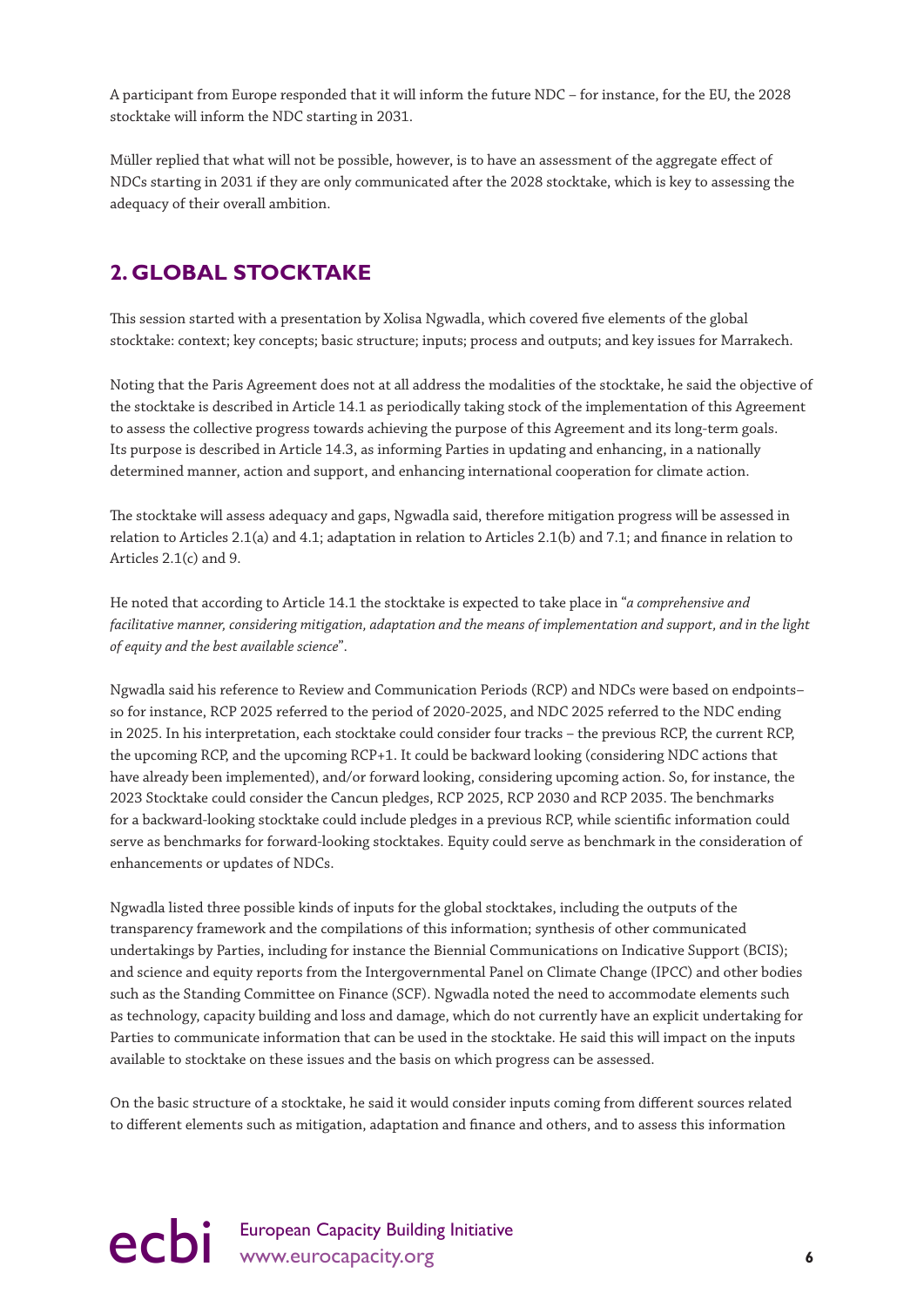against benchmarks, to assess progress and provide an idea of the current status with regard to each element. The outcomes of the stocktake will help to identify and address gaps.

With regard to the inputs, Ngwadla listed the compilation reports of the transparency outputs for mitigation; compilation of the transparency outputs in respect of support and needs, National Communications listing vulnerability and priorities, and plans and actions for adaptation; the Biennial Reports (BRs), biennial update reports (BURs) and reports of the operating entities of the financial mechanism for finance; reports by the IPCC, including the Emissions Gap Report and Special Report on Climate Impacts; and the Special Report of the SCF; and an equity review looking at the clusters of metrics with similar outcomes, nationally chosen, self-applied, and reported as part of the NDC.

Ngwadla noted that there is little guidance on how the equity consideration in the enhancement and update of NDCs will be operationalised, or indeed what will trigger the enhancement of NDCs. He said most countries had already communicated the metric that they used to assess whether their own NDCs were fair and ambitious, and these could serve as basis for the equity consideration.

*"To me the discussion on the global stocktake was particularly useful. I gained a deeper understanding of colleagues' positions.***"**

*-Nicole Wilke, EU Lead Negotiator and Head, Division of International Climate Policy, Germany*

He noted that the success of the stocktake would rely on further guidance for the information countries have to provide in their NDCs and other communications on each element.

With regard to the process for the global stocktake, Ngwadla said the process for the 2013-2015 review under the UNFCCC (which is periodic and will have to continue taking place) was instructive, showing the need for a technical process resulting in a synthesis report; an opportunity for Parties to seek clarifications during a diplomatic process, perhaps through a web-based platform; followed by a political process at the national level, for the enhancement and updating of NDCs and the self-application of equity metrics. He said that if the synthesis reports from the technical process can be made available in January in the year of the stocktake, the web-based platforms can take place before June, workshops can be held in June during the meeting of the subsidiary bodies, and the period between June and the CMA at the end of the year can be used for the national processes to update NDCs in response.

Finally, he listed five key issues for Marrakech:

- Further elaboration on stocktake modalities for technology transfer and development, capacity building, cooperative initiatives, and loss and damage. For the last element, for example, he said inputs could be based on Article 8.4 activities; loss and damage needs assessments; and the report of the Warsaw International Mechanism on implementation and support.
- Further work on the character of, and information contained in, mitigation NDCs, adaptation NDCs and BCIS, building from §14, Articles 7.10 and 7.3, and decision 9/CP.21 for mitigation, adaptation, and finance respectively.
- Further guidance on sources/inputs for the global stocktake, including for instance: benchmark information from organisations such as the IPCC and SCF to facilitate the interpretation of progress in relation to the goals; information from the transparency framework, in order to be useful to the stocktake; and approaches and methodologies to synthesise communications for upcoming RCPs building from lessons learnt in the 2015 INDC Synthesis Report.
- Consideration of how the outputs of the stocktake will contribute to increasing ambition, for instance

# ecbi European Capacity Building Initiative<br> **PCDi** www.eurocapacity.org **7**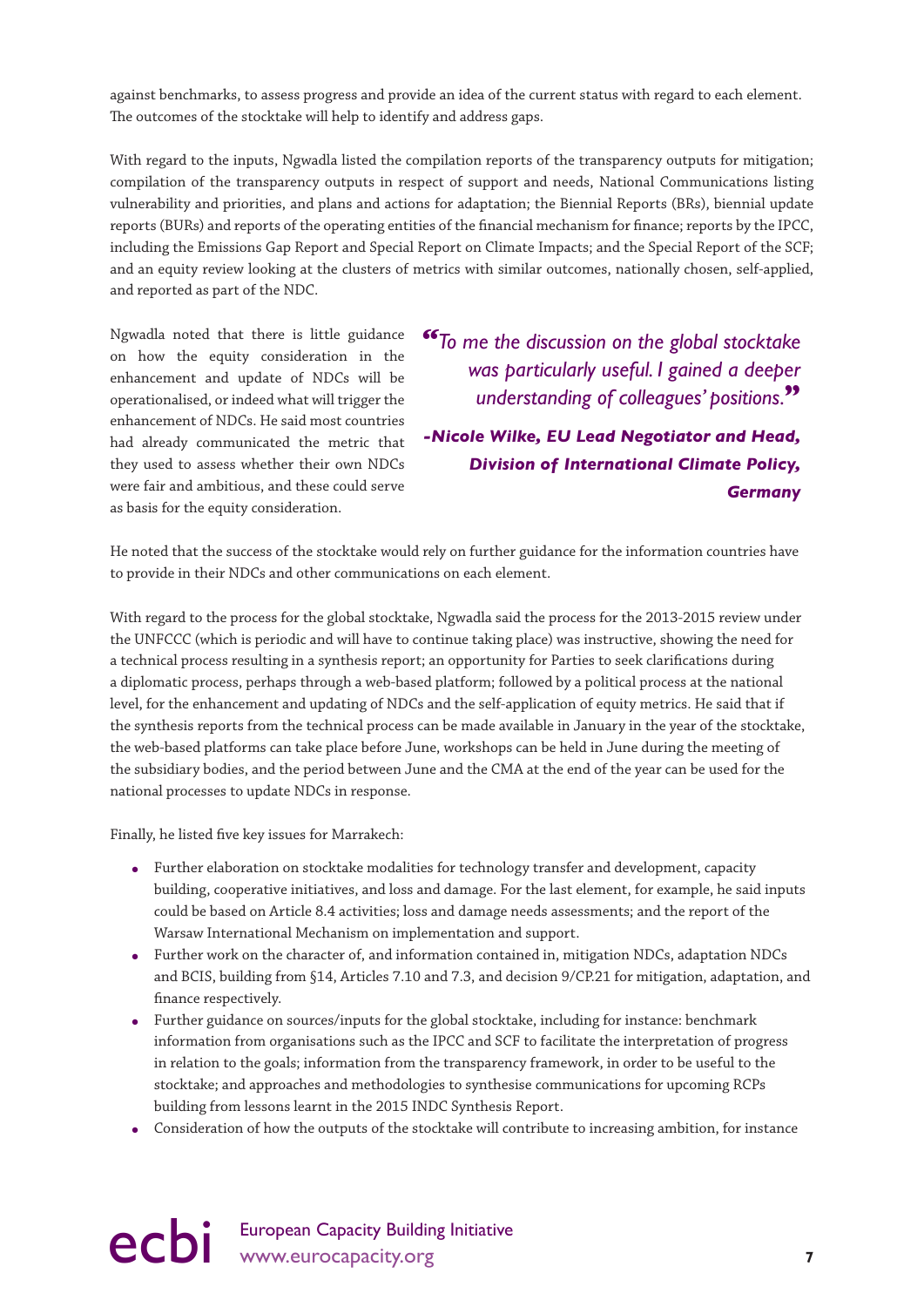through updating NDCs; consideration of equity metrics included in the NDCs; disaggregation of information, keeping in mind that collective information will be ineffective, while individual information will not be palatable; and resolution of the issue of common timeframes.

Ngwadla also highlighted elements that needed further clarity for consideration by the global stocktake, such as the international cooperation initiatives; and the length of the implementation period, with the five- and ten-year timeframes, and confusion around what should be communicated in 2020 (enhanced INDCs for the 2020-2025 period, or new NDCs for post-2025).

In the discussion that followed, a participant from Europe sought clarity on whether the presentation assumed that the global stocktake would be able to consider "NDCs+1" or NDCs for a future period of implementation.

Ngwadla said the assumption was that by 2020, NDCs would be available for the 2025-2030 period and would be considered in the 2023 global stocktake.

are and what we all expect on the implementation taken by the 2013-2015 review, Ngwadla *"The exchanges helped get a sense of where we of several key elements of the Paris agreement.***"**

### *-Paul Watkinson, Chief Negotiator and Head of the Negotiating Team, France*

In response to a question on the time said the stocktake is likely to be more structured, and have a clearer mandate than the dialogue, with a lot more clarity on inputs and outputs.

In response to a question on benchmarks, he said the benchmarks for the "backward looking" elements of the stocktake could come from the information from the transparency framework, while the benchmarks for the "forward looking" element of the stocktake could include gap analysis on mitigation and adaptation, and on reports from the SCF on mitigation and adaptation support needs.

A participant from Europe asked what sources of information the SCF would have on finance, while noting that national stocktakes would also be powerful.

Ngwadla said he was unsure to what extent the international process could provide guidance to national processes. On finance inputs for the SCF, he noted that a clear format already existed under UNFCCC decision 9/CP.21 for inputs to the SCF. He noted that sufficient information, generated by intergovernmental processes, was not available on how much finance is needed for mitigation and adaptation, but the SCF could be tasked with working intersessionally to generate benchmarks for Article 2.1(c).

A participant from Europe said Article 2.1(c) is broader than decision 9/CP.21. Ngwadla agreed, but said it could serve as a starting point.

A developing country participant noted complexities in having anticipatory numbers for a future NDC, saying the 2023 stocktake should be a review of progress over 2020-2025, and inform future NDCs. He said he was troubled by the suggestion by European participants that there would be a 2030-2040 process, as his understanding of the discussions with the EU in Paris was that the provision for 10-year NDCs will only apply to the first period.

Another developing country participant agreed, saying the global stocktake is an exercise of assessing how the provisions of the Agreement are being fulfilled. For a forward looking analysis, all Parties would have to provide numbers for the future, he said, but this was not required under the provisions of the Agreement. The

# ecbi European Capacity Building Initiative<br>
8<sup>8</sup>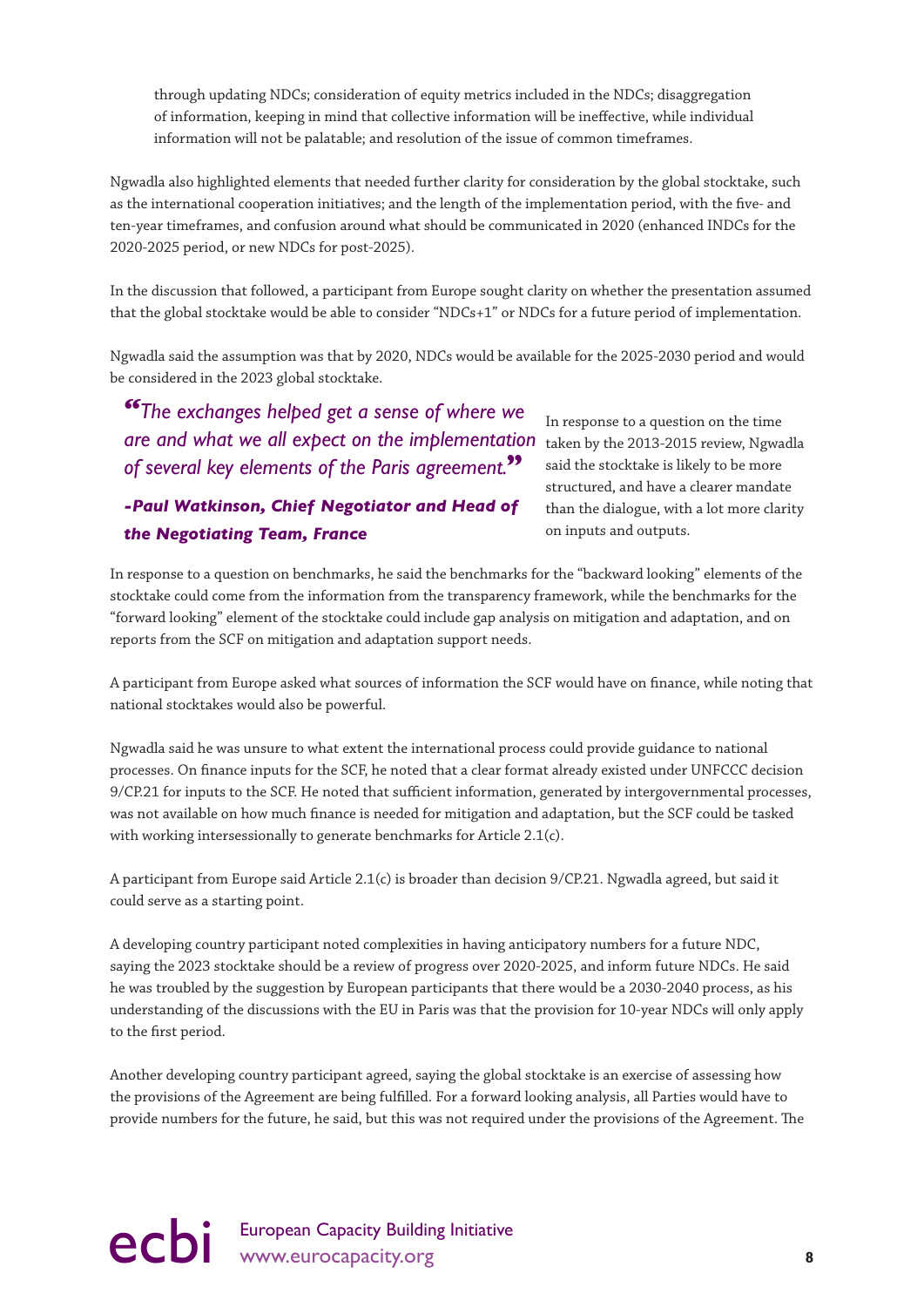submission of future NDCs would therefore have to be voluntary, and the forward looking assessment will not work if only a fraction of the Parties submit them.

Müller said it makes no sense to look only at NDCs that have passed, as they cannot be improved any more. He noted that it will take at least two to three years for governments to develop policies to implement their NDCs, and they would themselves benefit from advance consideration of NDCs, allowing two to three years to develop policies, and then five years to implement them.

Ngwadla noted that a forward looking element already existed, as the 2018 stocktake will inform the 2020- 2025 NDC. Therefore, the 2023 stocktake should continue to consider at least the 2025-2030 NDC.

A developing country participant pointed out that the 2018 stocktake will have emissions data only for the 2012-2016 period, given the two-year time lag because of the time taken to generate emissions data. Similarly, the 2023 stocktake will use the 2022 BURs, which will be reporting up to 2020 – hence the 2023 stocktake

will actually be assessing the 2012-2020 period. The second source of information would be the National Communications reporting on implementation, he said, but no implementation will have taken place by 2018. 2023 will be mid-way through the five-year implementation period, and the only data available then will be for two years earlier (2021), before the implementation of the NDC actually starts. The only information available at this time, he said, will be of what governments intend to do, and the stocktake can only say what will be achieved if governments deliver

*"Very useful exchange, in particular, on the global stocktake and the sequencing of contributions, which informs the important discussions we will have under the UNFCCC to fulfil the ambition of the Paris agreement.***"**

#### *-Anonymous*

what they propose. The third set of data, reports from the IPCC and other bodies, will be scenario-based and probabilistic, assessing the gaps between what (as yet unimplemented) NDCs can achieve, and what science indicates will be needed. However, he said, if the proposal for countries to submit a future "indicative" NDC is implemented, the stocktake process could be more useful, providing a better indication of shortfalls of performance that could happen.

A developing country participant agreed that the gap between the implementation and the availability of data should be taken into account, saying governments and the private sector will only have started implementation by the time the 2023 stocktake takes place, and any assessment of the 2020-2025 period will be difficult.

A developing country participant said stocktakes can only be taken of past actions, and said reliable sources of finance would provide more certainty that the NDCs are implemented. A participant from Europe said the purpose of the stocktakes is to look back to inform future action. He said the impact of not having synchronized timeframes for all NDCs on improving contributions should be considered.

Another participant from Europe said the stocktake should take stock of two things: implementation and progress towards achieving the long term goal. She said the outcome of the stocktake should not be a giant report that is not useful, but rather a couple of slides to provoke thinking, and can be used when the political moment to call for greater ambition arrives.

Ngwadla concluded that critical elements that need to be considered in Marrakech with regard to the global stocktakes include the transparency framework; consideration of the minimum information that countries need to communicate; and consideration of the reports that bodies like the IPCC and SCF need to generate

# ecbi European Capacity Building Initiative<br>
9<br>
9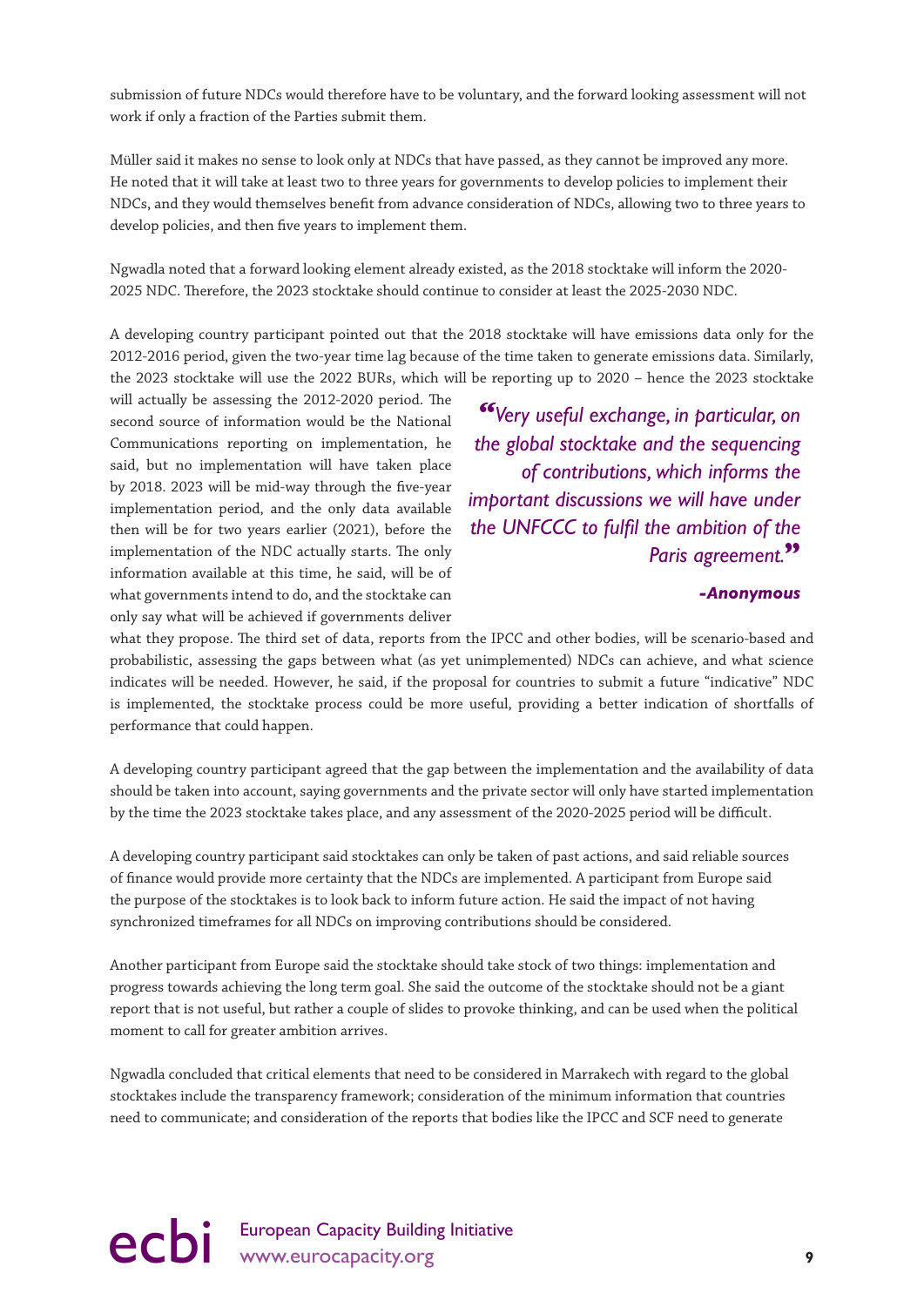to support the stocktakes. He noted that the "mock" stocktake in 2018 could help to understand what will be needed.

### **3. TRANSPARENCY OF ACTION AND SUPPORT**

This session was initiated by a presentation from Achala Abeysinghe from the International Institute for Environment and Development, based on the discussion that took place among the developing country Fellows earlier during the week.

Abeysinghe said the transparency framework aims to build mutual trust and confidence and promote effective implementation, and covers action and support, while building in flexibility which takes into account the different capacities of countries. It will build on the collective experience of countries on transparency under the UNFCCC.

On the scope of the framework, she noted that both (mitigation and adaptation) action and (financial, technology, and capacity-building) support was covered. The framework covers individual Parties. Flexibility is provided to developing countries in light of their capacities, particularly LDCs and small island developing States (SIDS). The principles call for the framework to be facilitative; non-intrusive; non-punitive; and respectful of national sovereignty, and to avoid placing an undue burden on countries.

Among sources if input, she listed national reports, including inventories and information to track progress towards implementing and achieving NDCs under Article 4; information on impacts and adaptation under Article 7; and information on support provided.

On the institutional arrangements for the stocktake, she said there will be a review by technical experts, including potentially in-country reviews, as well as facilitative multilateral consideration of progress with respect to support and implementation and achievement of NDCs.

The outputs of the framework are linked to the global stocktake, she noted.

Among the key issues identified by the Fellows with regard to the transparency framework, she listed the scope of reporting, including the level of detail required and the frequency of reporting; the modalities of the review; how to ensure the sovereignty of Parties while avoiding an undue burden; reporting requirements for adaptation; transparency of support; and support for transparency.

On the scope of reporting, she said this could vary on the basis of the type of NDC a country has submitted, including the type of mitigation or adaptation elements included.

On the application of the flexibility provisions, she noted that a broad three-tier system may be possible, where developed countries have the highest level of reporting, followed by several layers for developing countries; followed by the least reporting requirements for LDCs and SIDS. A similar system exists with regard to the IPCC's tiers specifying methodologies for greenhouse gas inventories, which require increasing level of detail for countries with greater capacity. She noted that the processes followed for BRs, BURs and National Communications could provide lessons, including on how the Consultative Group of Experts on National Communications provides support to non-Annex I Parties.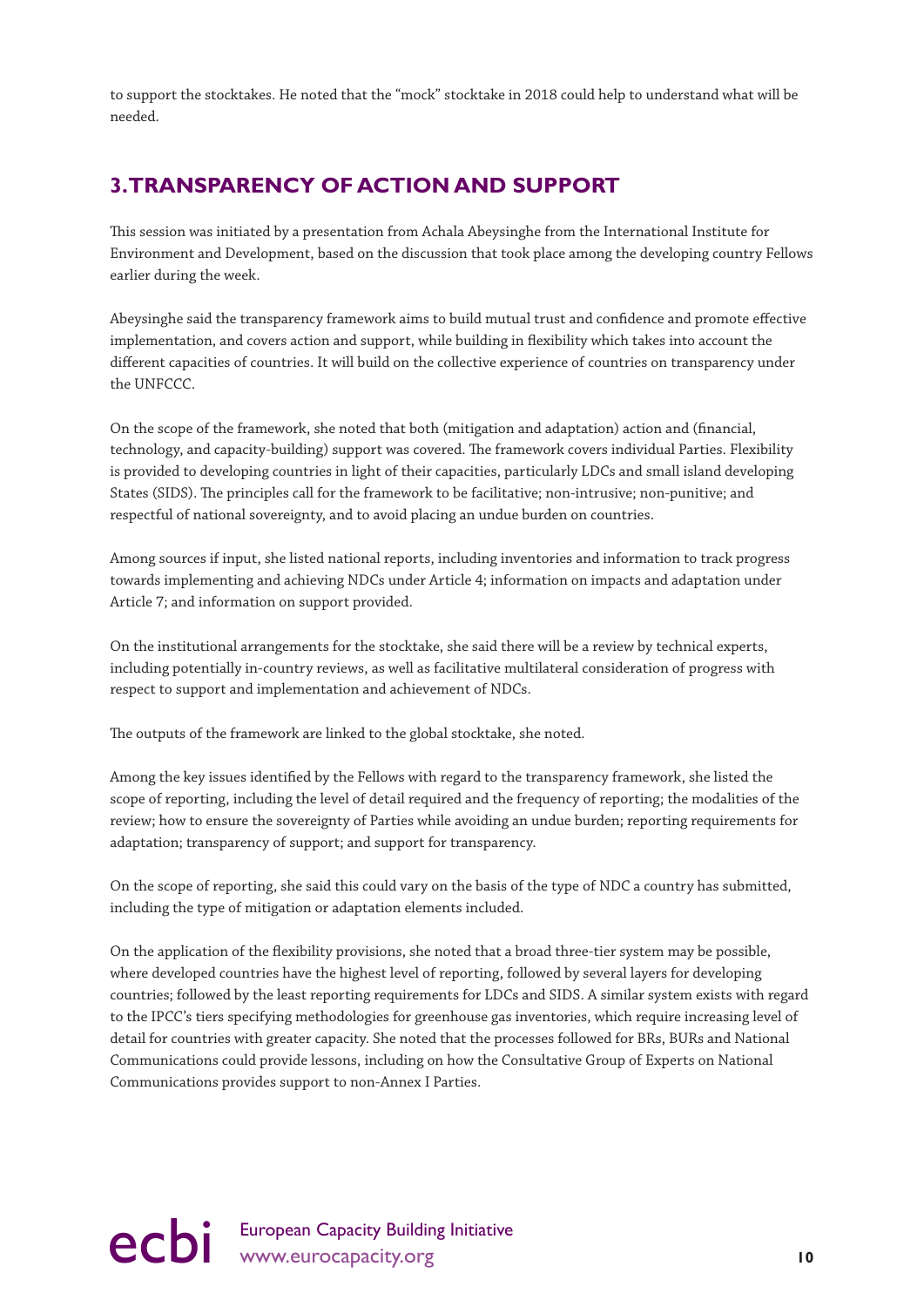On the frequency of reporting, she said all Parties have to submit the information required by Articles 13.7- 13.10 at least biennially, and therefore the flexibility provided does not mean that some Parties can report less frequently, although there is a provision stating that LDCs and SIDS can do so at their discretion. She noted that even LDCs and SIDS should be encouraged to report every five years, to provide information for the global stocktake.

*"It was an opportunity to explain and explore each other's views and provide practical, amicable solutions without taking into account regional or specific Party concerns, but rather collective pragmatic views of negotiators.***"**

Abeysinghe noted that the scope of review can vary according to content of NDCs, depending on whether they are economy-wide, sectoral, or include adaptation and means of implementation components.

On the options for implementing flexibility in the review, she said that as part of the review process, information submitted by each Party will undergo a technical expert review, and in addition, each

#### *-Anonymous*

Party will participate in a facilitative, multilateral consideration of progress with respect to implementing and achieving its NDC. The provision for in-country reviews in §89 could be optional for developing countries, in particular LDCs and SIDS, she suggested with the possible option of "group reviews" for some countries.

On the frequency of review, Abeysinghe said the existing cycle of reviews every two years could be maintained, except for LDCs and SIDS – their reviews can be carried out as and when they submit reports, but at least once every five years.

To keep the reviews facilitative and non-intrusive without limiting their usefulness, she said the reviews should lead to identification of areas for improvement, and the Capacity Building Initiative for Transparency (CBIT) could then help Parties address those areas. The detail and comprehensiveness of information could be improved through specific guidelines, and the report resulting from the review could be an input into the mechanism under Article 15, on facilitating and promoting compliance.

The other factors that would have to be considered for the review that Abeysinghe listed include: time constrains; financial and human resources; the expertise of the existing roster of experts (focused on mitigation and inventories, with no expertise on adaptation and means of implementation); and sufficient support for the experts and the reviews. She said the negotiations for the guidelines of NDCs should be strongly linked to the negotiations on the transparency framework.

Abeysinghe said reporting for adaptation should be linked to the global goal for adaptation and the global stocktake. While reporting requirements on adaptation could be an undue burden especially for LDCs and SIDS, she noted that it could also be beneficial.

Moving on to the transparency of support elements, Abeysinghe said accounting modalities for support received should be developed, and said it was unclear whether the modalities for accounting of financial resources provided and mobilized that will be developed as part of §57 would also apply to support received. She said LDCs and SIDS should be provided support to report on financing received, to get a clearer picture of implementation and to avoid being left behind.

Abeysinghe also noted that a specific mandate for work on how to report non-financial support provided and received will be needed, including reporting on the actions taken to transfer technologies and build capacity in

# ecbi European Capacity Building Initiative www.eurocapacity.org **11**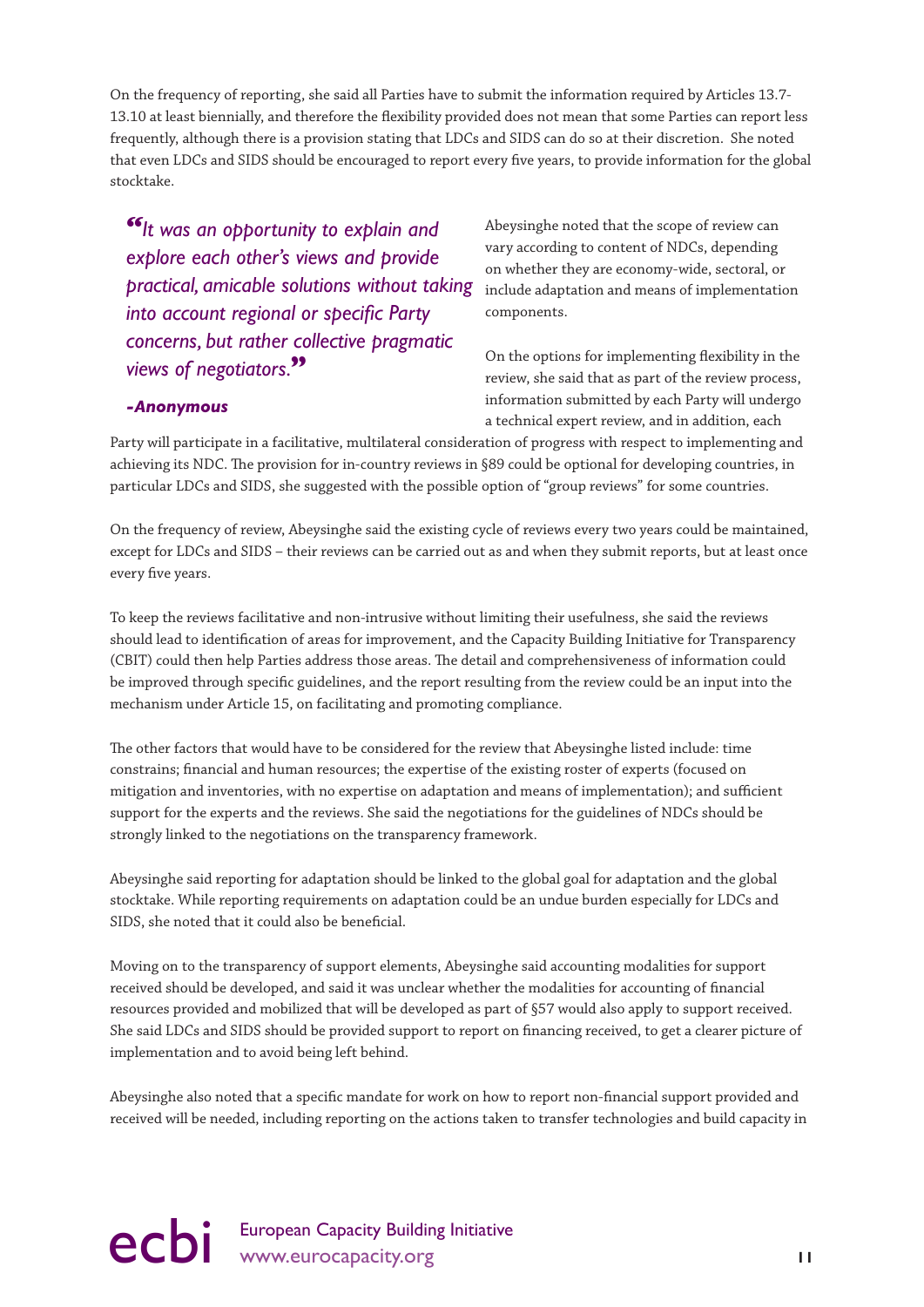developing countries. A specific mandate will also be needed to consider how developing countries can report on the use, impact and estimated results of the support received. This could inform improvements in climate funding in future, and the likelihood of continuing and increasing funding levels.

Finally, Abeysinghe addressed support for transparency, saying that support for transparency should not only be limited to CBIT, or only to mitigation, or to transparency of action. The funding base for the transparency framework will need to be strengthened and made sustainable, and support will need to be provided to developing countries to report on support received as well, as it is a biennial requirement (except for LDCs and SIDS).

Listing priorities for COP 22, Abeysinghe said further discussion will be needed on: how to operationalise the built-in flexibility provided to developing countries on the basis of capacity; how the transparency framework

can build on the existing reporting and review system; how to operationalise transparency of support (including support received); and the modalities for review and multilateral considerations.

Linkages with other ongoing processes will also have to be considered, she said, including for instance with the discussion on accounting modalities for

# *"I think [the Seminar] is a good opportunity to have a quick understanding of all the main issues under discussion with very well chosen and high quality Fellows… the current format is very good.***"**

### *-Jose Miguez, Director of Policies on Climate Change, Brazil*

financial resources provided and mobilised under the Subsidiary body for Implementation; guidelines on NDCs; global stocktake; and the compliance mechanism under Article 15. COP 22 should also consider updates from the Global Environment Facility (GEF) on progress on CBIT, and discuss and agree a plan up to 2018.

In the discussion that followed, a participant from Europe said the differentiation could rely on the different starting points of countries. He said projections are necessary to look at where we are and where we are going, but while developed countries currently produce projections, developing countries do not.

A participant said in terms of the support areas of transparency there is need for more downward accountability – effectiveness of allocation decisions and of action could be improved making downward accountability the primary objective.

On the issue of support for CBIT, a participant from Europe said GEF is setting up a special trust fund of US\$50 million until 30 June 2018, and COP 22 will be an opportunity to provide the GEF guidance for its next replenishment process, which is starting in 2018. The SCF is already preparing the guidance, he said.

A developing country participant asked the European participants to elaborate their expectations from the transparency framework, and whether they thought it possible to elaborate the framework by 2018.

A participant from Europe said that a rigid tier system for differentiation would risk locking countries in categories, and instead a step-by-step process was desirable, whereby all countries end up at the same level eventually. She asked if there were any suggestions for how such categories could be determined.

Abeysinghe noted the deliberate use of the word "distinguish" instead of "differentiate" in her presentation, saying the methodology used for the greenhouse gas inventories was a possible model. She noted that it was mainly the middle group of countries that would need further categorization, which could be based on the type of NDC.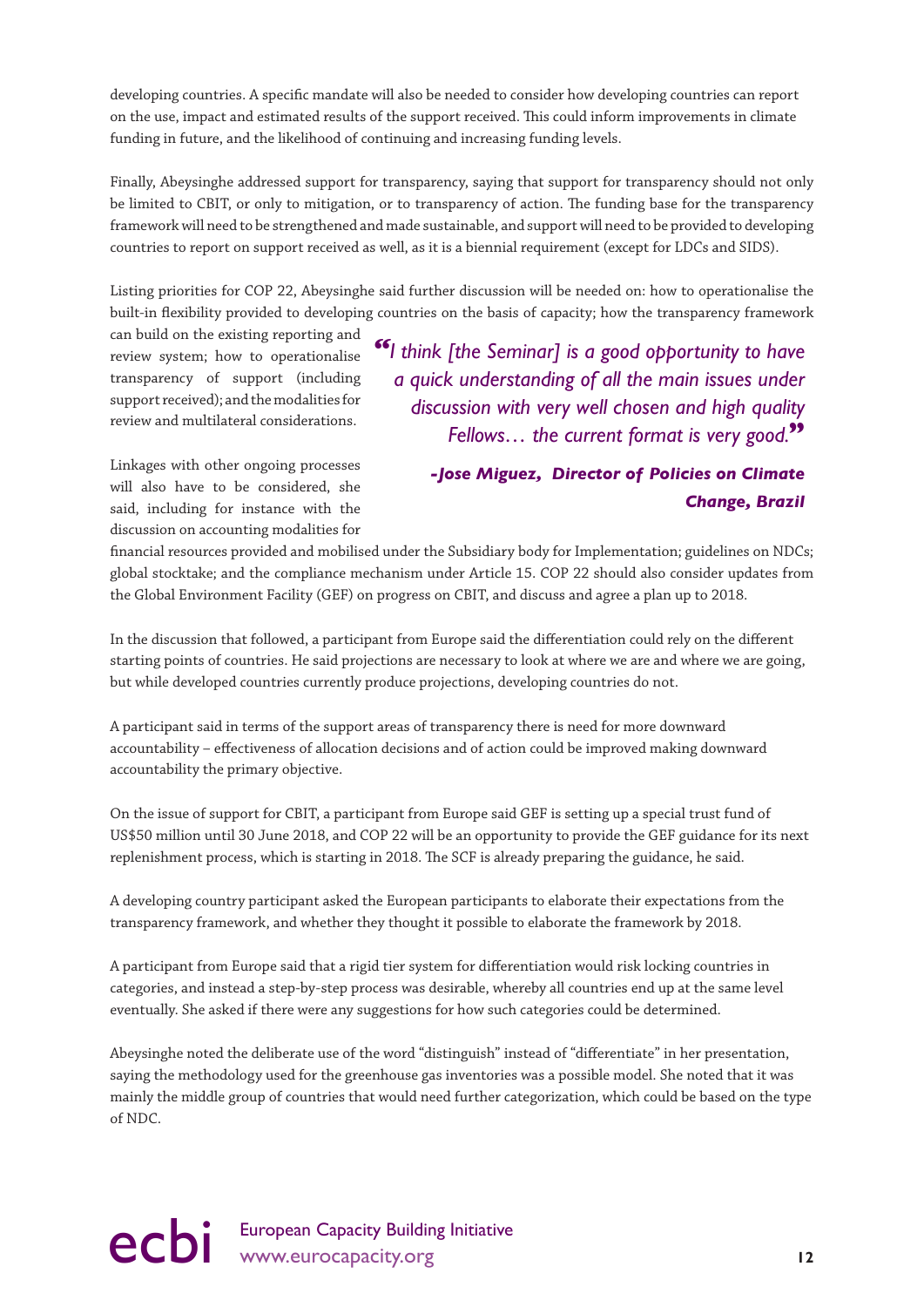A developing country participant said the type of NDC has nothing to do with the categories, and proposed respective capabilities as a criterion. He noted the need for LDCs and SIDS to submit information at least once in five years, in order to make the global stocktake work.

Müller highligted the challenges of negotiating categories under the UNFCCC, and said it would be better to offer options and tiers, and let countries determine which tier they should be in. He said it was unlikely countries would free-ride if they are provided support to carry out the work.

Another developing country participant noted the principle of "no backsliding" would also ensure progress up the tiers.

A participant from Europe supported self-determination by countries, saying there can be self-graduation as well if incentives are provided – including the incentive of better systems for measurement and clarity on targets, which could drive more effective policies.

Müller agreed that the debate on graduation should be re-formulated to create a system where graduation is desirable.

A developing country participant also agreed that the graduation *"The Seminar was an opportunity*  debate should not be reopened in this context. However, he said, all countries with an absolute target cannot be expected to be in the same category in terms of the level of detail of reporting, timing etc., especially without support, which will have to be provided on an be ongoing basis. Noting rumours that GEF is planning with the expectation that CBIT will finish by 2020, he said this will not be possible.

*for some creative approaches to build stronger collaboration on identifying propositions.***"**

*-Anonymous*

A participant from Europe responded that CBIT will be incorporated in GEF 7, until up to 2022, and will then have to be discussed during the eighth replenishment.

Another participant from Europe noted that the question of categorization was practical, not ideological, and before addressing it the practical requirements should be clearly unpacked and discussed.

A participant from Europe noted the added benefits of gathering information related to the transparency framework, for instance on national policy making, and tracking progress. He agreed that resources will be important, including the training of national experts. He said while the in-country reviews may be viewed as a burden, they provide an opportunity for people who may not be part of negotiations to engage with, and learn from, international experts.

A developing country participant said information will be hard to come by for some sectors even in countries with a comparatively higher capability, especially sectors that are not connected to markets, like the waste sector in India and fuel wood in Brazil, where there is no market system to track data. He also noted that a straightforward categorization of SIDS could present some challenges, as some have high capability.

A participant from Europe said each country should decide its own level, and then strive over time to get better and include more sectors, with more specific information. She supported the use of capacity as a criterion, and also highlighted the national benefits of in-country reviews, saying they provide an opportunity for learning and dialogue with international experts.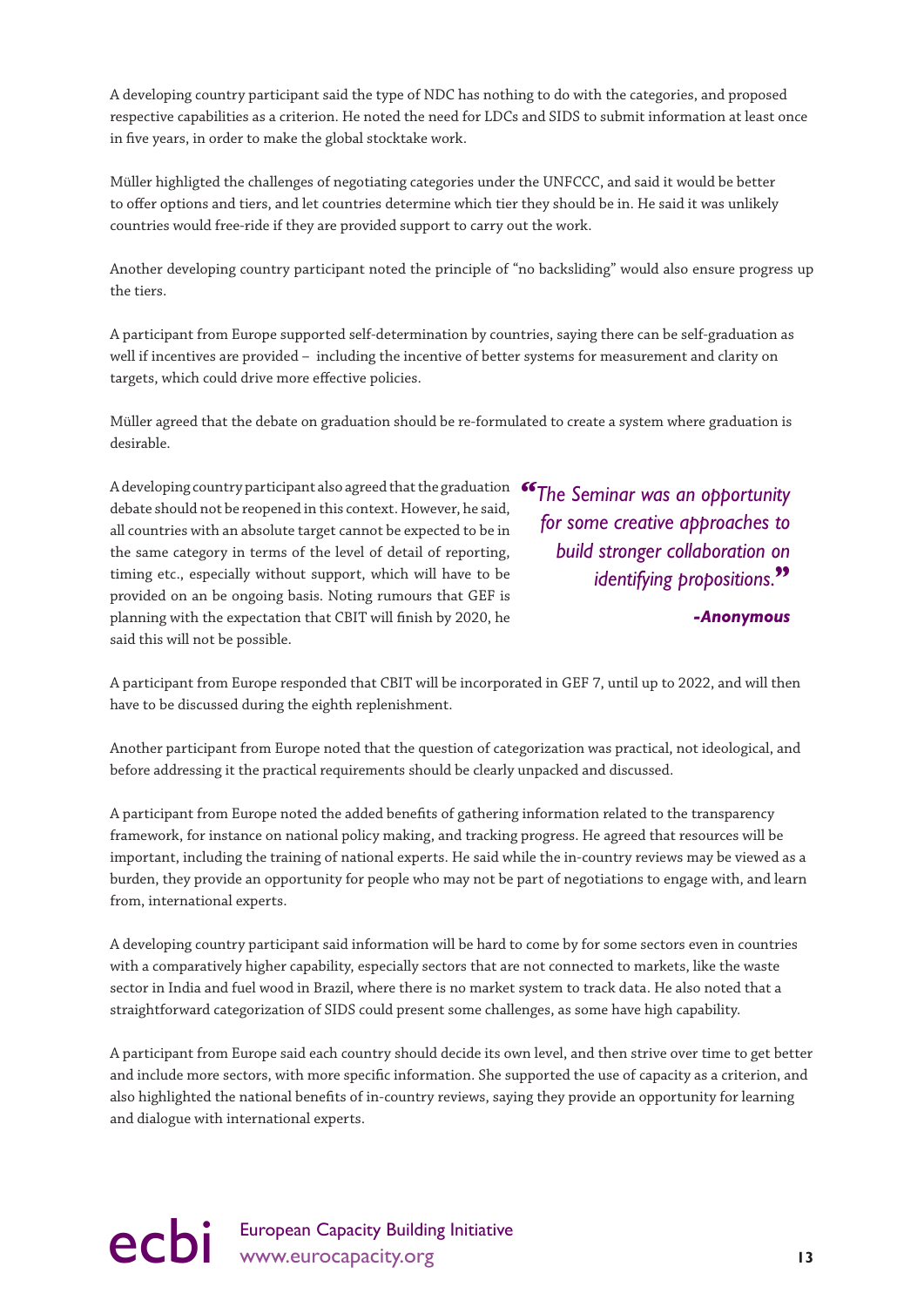Another participant from Europe said countries should at the very least have to report on their main source of emissions, saying this obligation already exists – what is changing is the frequency. He also supported incountry capacity building instead of the use of outside consultants.

A developing country participant said one disadvantage of improving reporting is that emissions are likely to go up, because reporting is better. He asked European participants whether it would be acceptable to change the name of the BURs and International Consultation and Analysis (ICA) to biennial reports and National Communications, while keeping the rules exactly the same.

A participant from Europe responded that it is not just a question of changing names, as reporting requirements for the ICA and International Assessment and Review (IAR) systems are different. She noted that better reporting can also result in emissions going down where they have been overestimated, and said data from one report should not be duplicated in subsequent reports, and it should be consistent over time.

In terms of expectations, she said agreement was necessary in how to address the work programme. She highlighted the need to spend time first on reporting, and on the question of what is required for different NDCs. While noting the 2018 deadline, she said there is no need to rush the process beyond what is feasible.

# **4. FINANCE**

This session was initiated with a presentation by Müller, who compared the finance outcomes of the Paris and Cancun COPs and addressed the way forward with regard to collective quantified goals, public sector finance, and enhancing the coherence and complementarity of institutional arrangements for global climate finance.

Comparing the outcomes on a collective goal for finance, he said while Paris only called on developed countries to "biennially communicate" projected levels of public financial resources, Cancun had resulted in a collective commitment by developed countries to provide new and additional resources, approaching US\$ 30 billion, for the period 2010-2012.

With regard to the collective quantified goal, he said while Cancun had a commitment from developed countries to jointly mobilise US\$ 100 billion annually by 2020, in Paris it was only agreed that developed countries will continue the existing collective mobilization goal through 2025, and a new goal will be set by the CMA before 2025, with US\$ 100 billion as the floor.

On institutional arrangements, he said whereas Cancun had decided to establish the GCF, in Paris it was only agreed that the financial mechanism of the UNFCCC, including its operating entities, will continue to serve as the financial mechanism of the Agreement.

Müller then addressed possible ways forward for each of these three issues.

On the collective goal, he said the current narrative of a collective goal is divisive without mutually agreed methods to count and measure it, and provided a recipe for "mutually assured unhappiness". He said the global community should move away from setting targets without first agreeing on how to measure them.

On public sector finance, Müller said while conventional sources would continue to be the bedrock, only incremental increases in the existing flows could be expected, and it was becoming urgent to consider other "unconventional" sources as well. He described a forthcoming ecbi policy brief, which consideres two such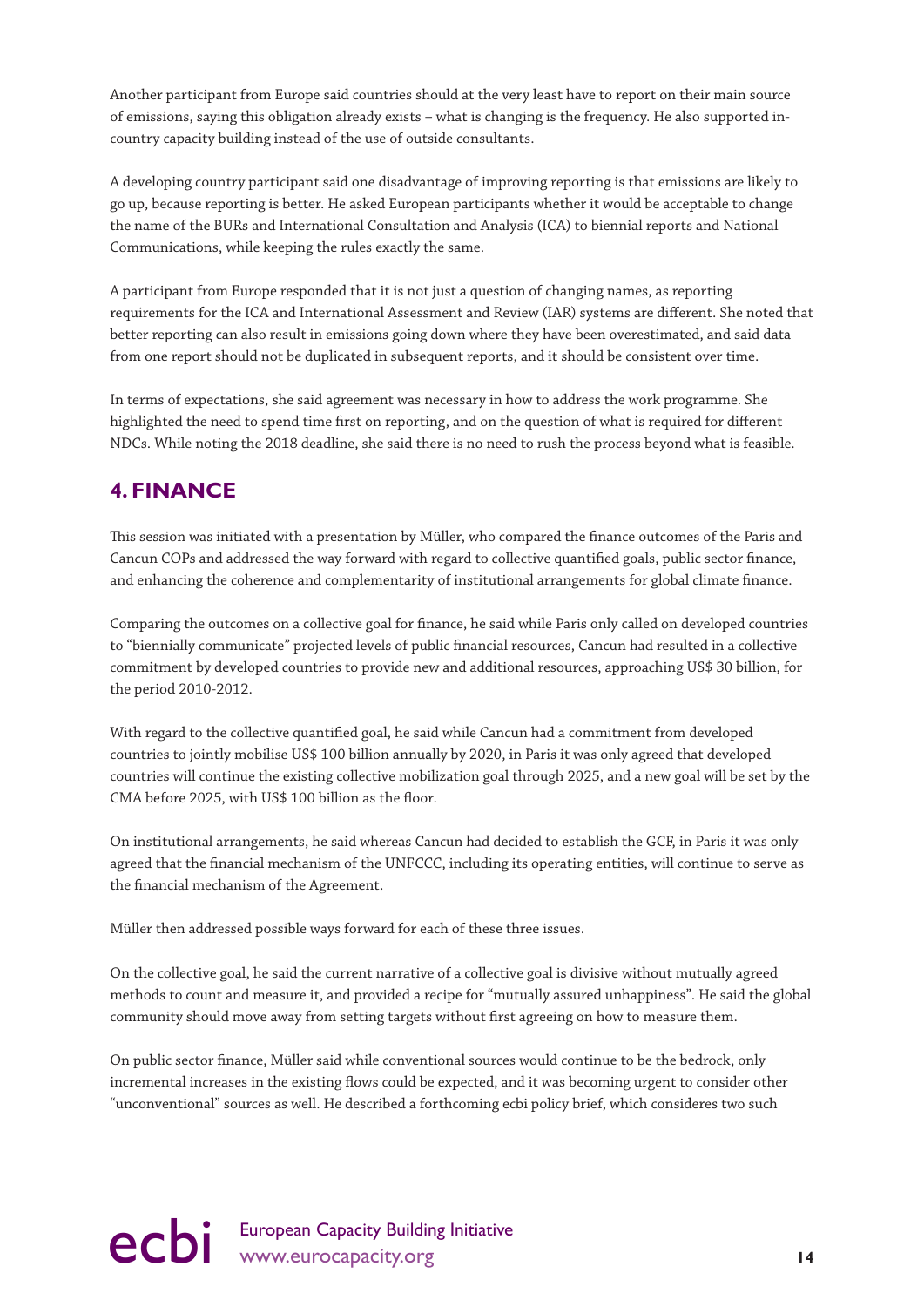unconventional options for public sector finance: shares of proceeds from sub-national emissions trading schemes; and crowdfunding.

On shares of proceeds from sub-national emissions trading schemes, he said as a result of efforts by ecbi, Quebec had announced a contribution CA\$ 6 million for the Least Developed Countries Fund (LDCF). Discussions we ongoing with Quebec to make the contribution more regular, and other schemes in New York and California had also been approached.

On crowdfunding, he noted that the Adaptation Fund website has a "donate" button that had been operationalised through the UN Foundation, but it was currently not attracting many donations. One way to make contributions more regular would be to reach out to travellers, particularly business travellers, who voluntarily offset their air travel, asking them to contribute a small amount to the Adaptation Fund. Business travellers could count their offset as part of Corporate Social Responsibility (CSR) efforts. Müller estimated that even if 1% of travellers sign on for this, it could generate US\$ 80-100 million annually. 1% of corporate passengers could yield US\$ 125 million annually. While this amount would be small for the GCF, he said, it would be substantial for the Adaptation Fund. He described a CSR Air Travel Adaptation Crowdfunding (CSR ATAC) scheme launched by

ecbi just before the Fellowships, where airlines were contacted to contribute their offsets to the Adaptation Fund. He highlighted the voluntary which he said had not yet succeeded.

nature of the contributions instead of taxes, *Marrakesh in November 2016…. I enjoyed so "The presentation on finance opened my mind on the issues and will help me in much the sharing with the Fellows.***"**

*-Anonymous*

On institutional arrangements for finance, Müller highlighted the need to enhance coherence and complementarity among the existing operating entities.

He described an ecbi proposal to establish a joint replenishment for all the entities at the same time, which he said had not been agreed at Paris, but some elements were still worth saving. Under stage one of this proposal, it was envisaged that each operating entity would undergo an independent performance review, to feed into a review of the Financial Mechanism. If there was a synchronized replenishment cycle, principle guidance could have been provided for the whole period, followed by ad hoc guidance as needed.

Stage 2 of the proposal involved the determination of a replenishment envelope, like with the GEF. The SCF could convene a process to discuss costed scenarios from each of the entities, and consider their complimentary and coherence. While the governing bodies of the operating entities would still be in charge, their efforts could be coordinated in this manner.

Of these two stages, Müller said it will still be worth salvaging the idea of providing principal guidance to ensure coherence and complementarity – to prepare this guidance, an overview of the overall architecture of the financial mechanism will be necessary, along with a common vision.

Müller noted the distinct roles of the operating entities, with the GCF serving as a "wholesale organisation" through-putting funds mainly through the EDA modality instead of engaging in micro projects and becoming a bottleneck. The others could serve as smaller, specialised boutique funds. He described the EDA modality and the pilot programme launched by the GCF for EDA, saying the emphasis was to shift decision-making to the local level, using in-country mechanisms to disseminate funding and mobilise scale.

ecbi European Capacity Building Initiative<br> **15** www.eurocapacity.org **15**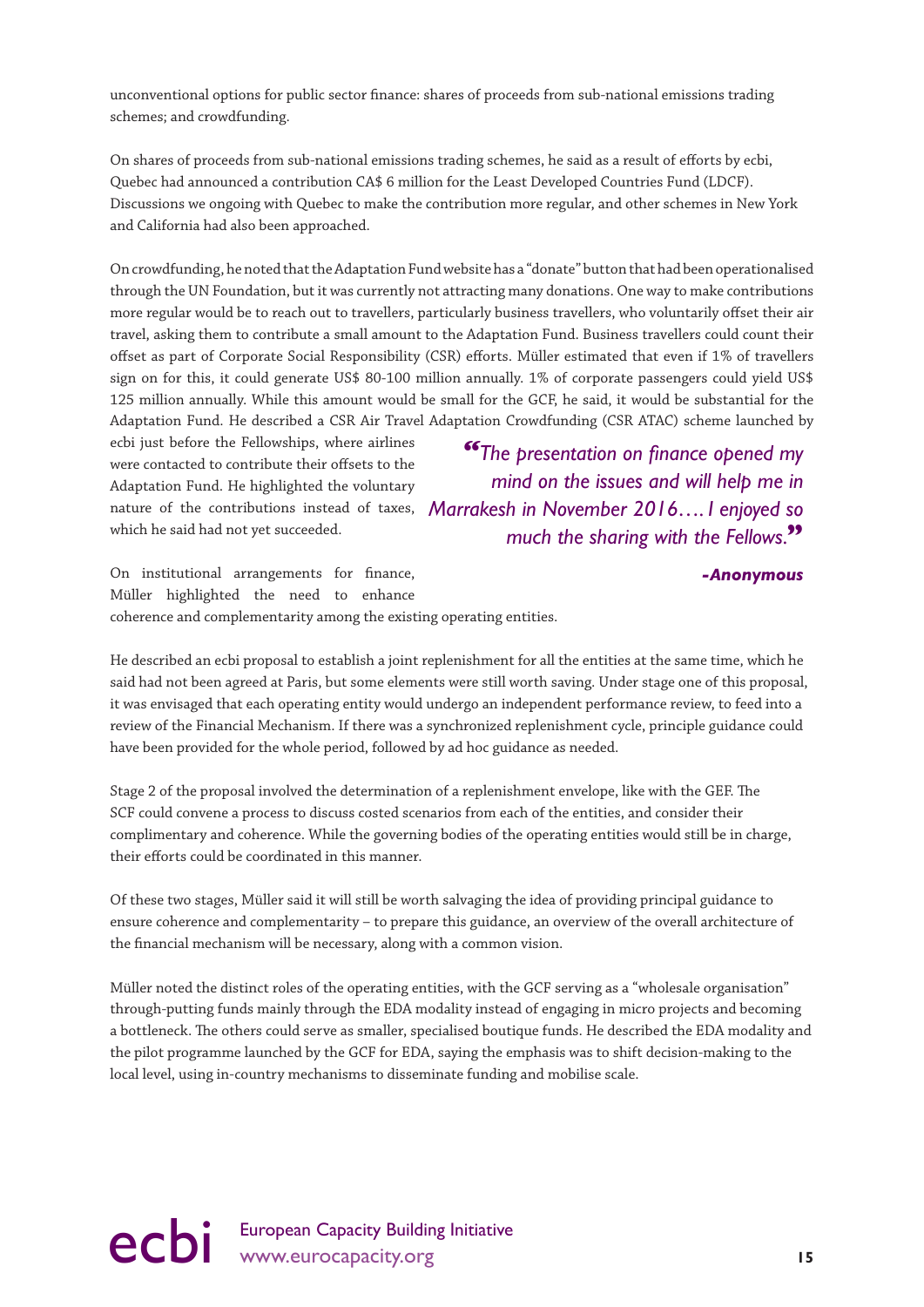The smaller funds could then focus on their specialities. For instance, he said, ecbi had engaged with the LDC Group to consider the future role of the LDCF, and proposed a business model under which its main focus is to build the capacity of LDCs to access funds at scale and on an equal level from the other operating entities, enhancing their ability to compete equally with other countries with greater capacity to generate proposals and access funds.

Finally, Müller listed the following key elements for discussion in COP 22 with regard to finance:

- Giving guidance to the operating entities to ensure coherence.
- Considering a COP decision with respect to the provision of primary guidance.
- Guidance from the Conference of Parties serving as the Meeting of Parties to the Kyoto Protocol (CMP) with reference to GCF accreditation.
- Consideration of "non-conventional" sources of public finance.
- A mandate for the SCF, in its 'resource mobilization' function, to develop a Work Plan on Alternative and Innovative Sources of Finance (similar to the existing Work Plan on MRV of Support), to be implemented through the Long Term Finance work Programme under the aegis of the SCF, with the aim of producing regular (biennial) reports to feed, inter alia, into the biennial ministerial roundtable on climate finance.

In the discussion that followed, a developing country participant said that while he agreed that the LDCF needs a niche function, this should not take away from what the Fund has already been mandated to do – for instance, to provide funds for National Adaptation Plans (NAPs) – and its replenishment should continue. He also agreed that the Adaptation Fund has a good track record with regard to adaptation projects, and should therefore continue to serve this function, while the GCF has not yet achieved much with regard to adaptation.

A participant from Europe said the Paris outcomes on finance were not insignificant, as there were a number of pledges made, and there was a strong signal in Article 2.1(c) with regard to financial flows. Moreover, she said, the Agreement has served as a strong signal to the financial sector, the commitment to the US\$ 100 billion was reiterated, and stronger provisions on MRV of finance were

*"The whole programme was very useful, in particular due to the presentation of papers and the new ideas they contained. Discussions were rich and informal. Particular topics of my particular interest: markets and finance.***"**

### *-Julio Cordano, Head of Department, Climate Change, Chile*

agreed, while all existing climate finance institutions were brought under the Agreement.

A developing country participant asked what should happen to the Special Climate Change Fund, and said while he liked the idea of EDA, he was concerned about the ability of some countries to access funds.

While agreeing with both the wholesale approach and the principle of subsidiarity, a participant from Europe said he saw many challenges that still had to be overcome by the GCF. He said it will be difficult to give principal guidance until it is clear how the GCF works. He noted the SCF was already working on principal guidance to the GEF in the context of its next replenishment in 2017, not in terms of the amount of funding needed but more in the context of strategies and priorities. He said quite a bit of work had been done on innovative sources, and cautioned against asking the SCF to do more work on this at this time, pointing out that COP 22 was due to take a decision on the review of the SCF, to consider what it does best or needs to improve. He said the body should not be given additional tasks without considering its mandate.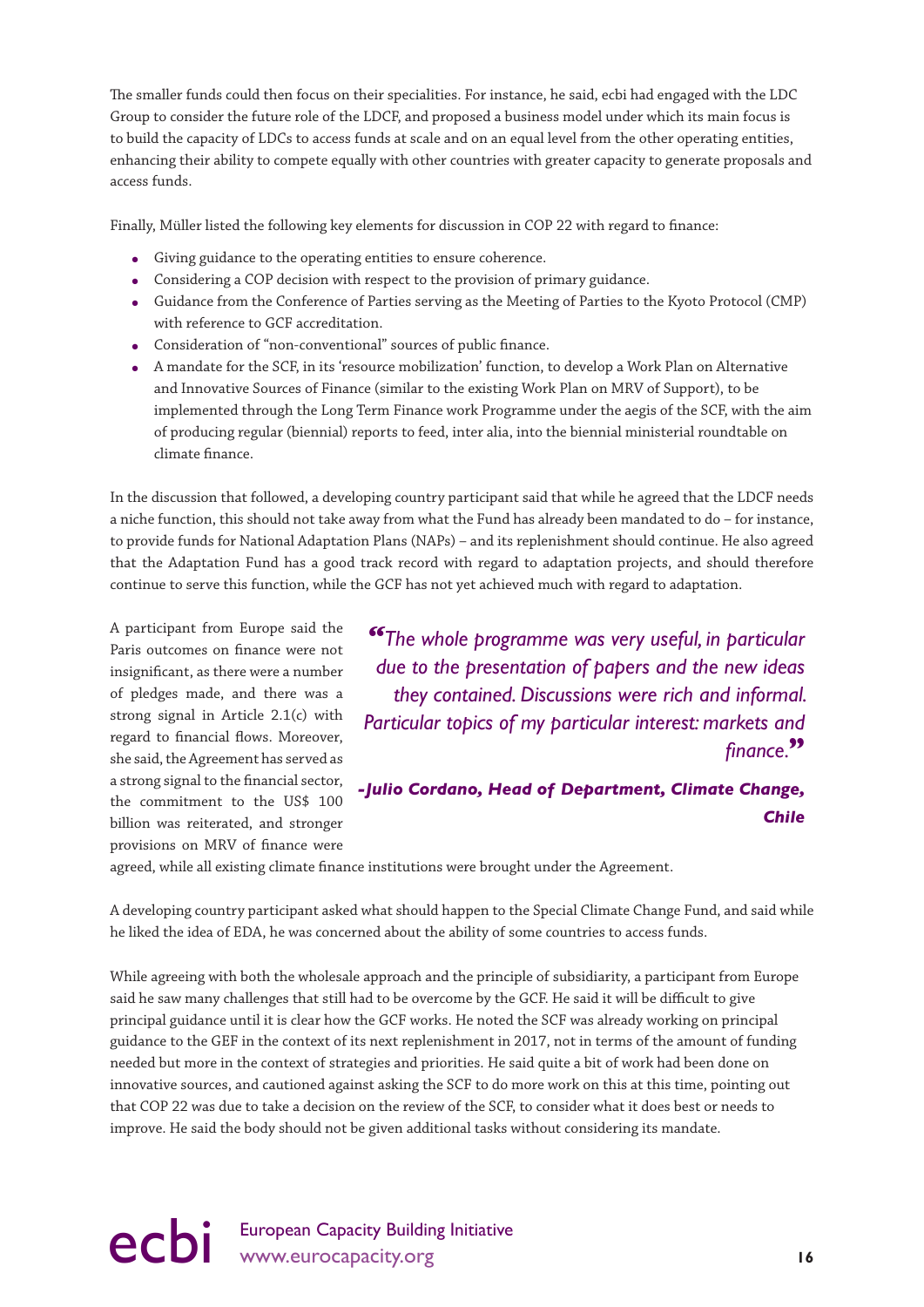A developing country participant agreed that coherence, complementary and sources of funding were key concerns. He said the modalities developed by the Adaptation Fund are far superior to those of the GCF, but the GCF has to improve. He listed the GCF's business model among its key problems, saying it was similar to that of the World Bank. He said countries had been asked to choose National Implementing Entitles (NIEs), and were doing that, but these NIEs should not be allowed to proliferate at the expense of national sovereignty. He asked how the GCF could be improved and EDA encouraged, and whether a COP decision was necessary in this regard. On long term finance, he said an important first step is to establish a clear road map on how to get to US\$ 100 billion annually by 2020.

Müller agreed the countries should not be denied access until they have the provisions in place for EDA, saying it should be an ultimate goal. He said the GCF Board should be encouraged to consider coherence with the GEF cycle to the extent possible. He asked whether the CMP has to provide a mandate to the Adaptation Fund to seek accreditation with the GCF, or the Board can take that decision on its own accord. Finally, he said resource mobilization was already part of the SCF's mandate but it has not been able to address it as yet.

*"The overall informal setting of the meeting was conducive to frank and open conversations. The visits, dinners, and functions created a positive mood and allowed people to discuss informally and agree to consider positions that go beyond the usual red lines…. Seamless arrangements, great organisation…. Excellent initiative. It should continue.***"**

#### *-Anonymous*

A developing country participant said the Paris Agreement provided a new context and the operating entities have to consider how they can deliver "transformational change".

Another developing country participant said he was surprised that the agenda for the Ad hoc Working Group on the Paris Agreement (APA) does not include important elements of finance that should have been included, such as the guidelines for BCIS. He said existing provisions, such as those under Article 9.5 do provide a basis for discussing replenishments, and should form part of the APA agenda. He cautioned that the omission of finance elements in the agenda could derail COP 22.

A participant from Europe agreed with the need for the GCF to play a "wholesale" role, and the effectiveness of the Adaptation Fund, asking whether the replenishment cycle should also apply to the latter. He said this could compromise the character of the Adaptation Fund, which could have a potential source of income from the share of proceeds agreed under Article 6 of the Paris Agreement.

A participant from Europe said he didn't have a problem with the smaller funds continuing, if there is a way of securing finance for them. He highlighted the importance of engaging the private sector in this regard, and also the potential role of the SCF in doing a lot more than it already does.

Müller responded that raising multilateral from the private sector is challenging, and the idea of seeking voluntary offsets from business travellers was one way of doing so.

A participant from Europe agreed that the GCF should take on a wholesale role, the Adaptation Fund should be linked to the GCF, and the LDCF should take on a capacitator role. On the GCF itself, she said the business model was not what we would like to see, and it will be a challenge to get it to change direction and not become another multilateral bank. However, unless something is done soon, it may become even more difficult to change the character of the Fund later. With regard to long-term finance, she said several discussions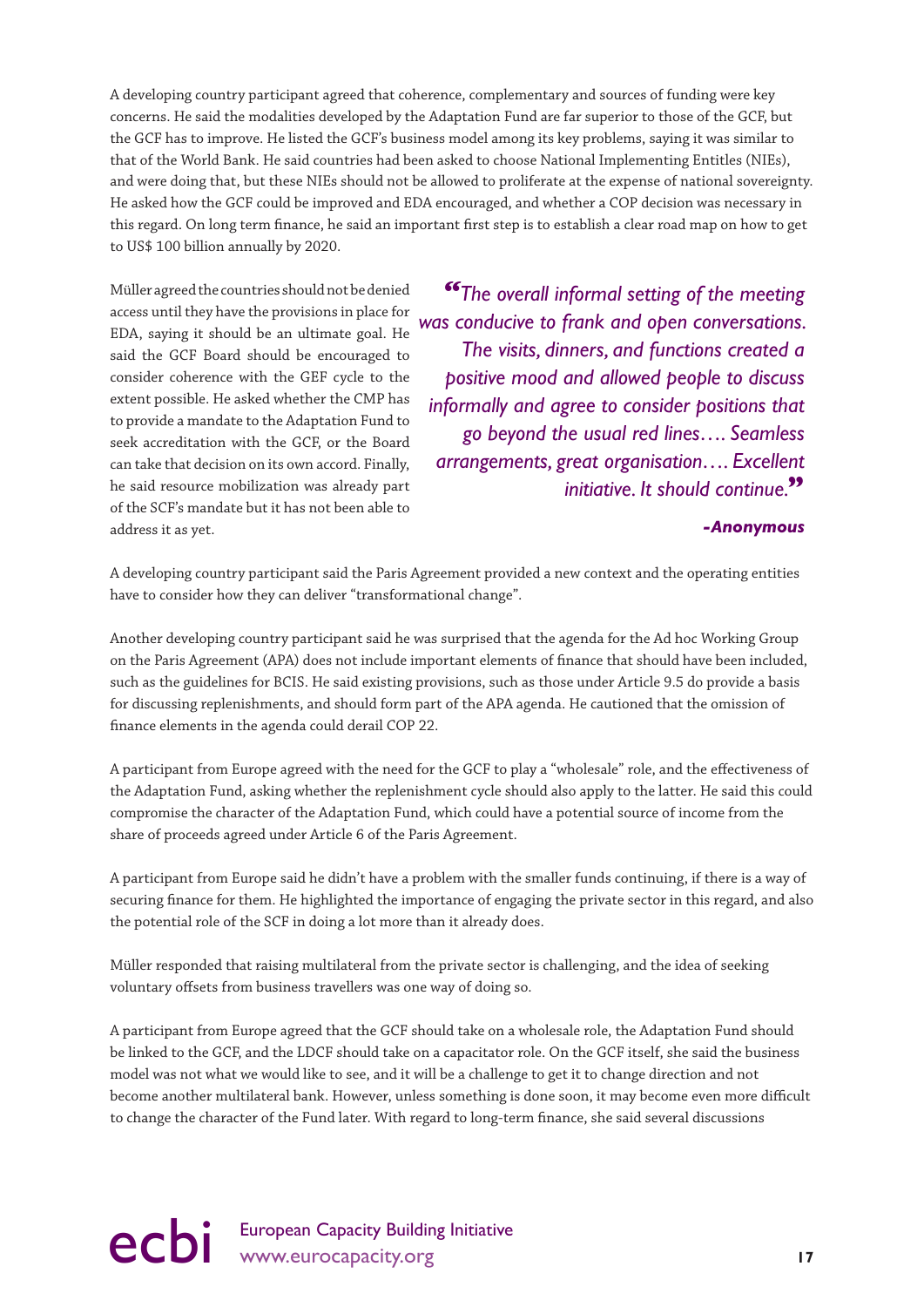have taken place but no solutions have been found – a more constructive approach was needed to activate unconventional sources.

Another participant from Europe invited LDC representatives to think about the LDCF's role as a capacitor fund and provide guidance. He said the main issue was the unpredictably of funding for the LDCF – access was not so much of an issue, as the governing body has ensured that all LDCs are equally served.

### **5. MARKET-BASED APPROACHES**

This session was initiated with a presentation by José Miguez on behalf of the Fellows.

Miguez said the initial drafts of the Paris Agreement had separate Articles on the three mechanisms. However, they were mixed up in the final version, resulting in complications. The three mechanisms include: the use of internationally transferred mitigation outcomes (ITMOs) towards NDCs; the sustainable development mechanism (SDM); and non-market mechanisms (NMM).

With regard to ITMOs, Miguez noted that mitigation outcomes cannot be transferred – only units can. Moreover, units cannot be double counted, as they can only be used once. Participation in this mechanism is voluntary, and must be authorized through a letter of approval by participating Parties, he said.

He noted that SDM has been viewed as the new version of the Clean Development Mechanism (CDM) by some and called "CDM+". He described it as a mechanism to incentivise public participation by public and private entities, promote sustainable development, and noted the provision of "share of proceeds" to cover administrative expenses and assist developing country Parties. He said the mechanism is expected to contribute to the reduction of emission levels in the host Party which will benefit from mitigation activities resulting in emission reductions that can also be used by another Party to fulfil its NDC – however, the reductions cannot be used in the host party's NDC if they are used by another Party.

He further said the NMMs are included but there is no mention of how they will be implemented. They are expected to promote mitigation and adaptation ambition; enhance public and private sector participation; and provide opportunities for coordination across instruments and relevant institutional arrangements.

Miguez noted the mixing up of the concepts of emission reductions, emissions levels and units in the Paris Agreement. He said emissions reductions cannot be measured – they are "counterfactual" and not attributable to any policy, measure or project activity.

Among his recommendations, he said the following would need to be considered: rules for how to establish assigned units; how to treat sub-national emissions trading schemes; how to deal with hot air; how to set up an International Transaction Log; and whether the share of proceeds provision can also be applied to ITMOs. He said the experience with CDM and track 2 of Joint Implementation could inform the solutions to these questions.

On NMMs, he said the Fellows had suggested several elements that could fit in, including for instance regulatory measures like efficiency of engines; standards for cars; pricing like Tobin tax; fiscal instruments like Green Quantitative Easing; international cooperation measures, for instance on regional biofuels or markets for renewables; forest conservation initiatives; phasing out of hydrofluorocarbons; and efforts to address black carbon (although this is not a greenhouse gas).

# ecbi European Capacity Building Initiative<br>
18<br> **18**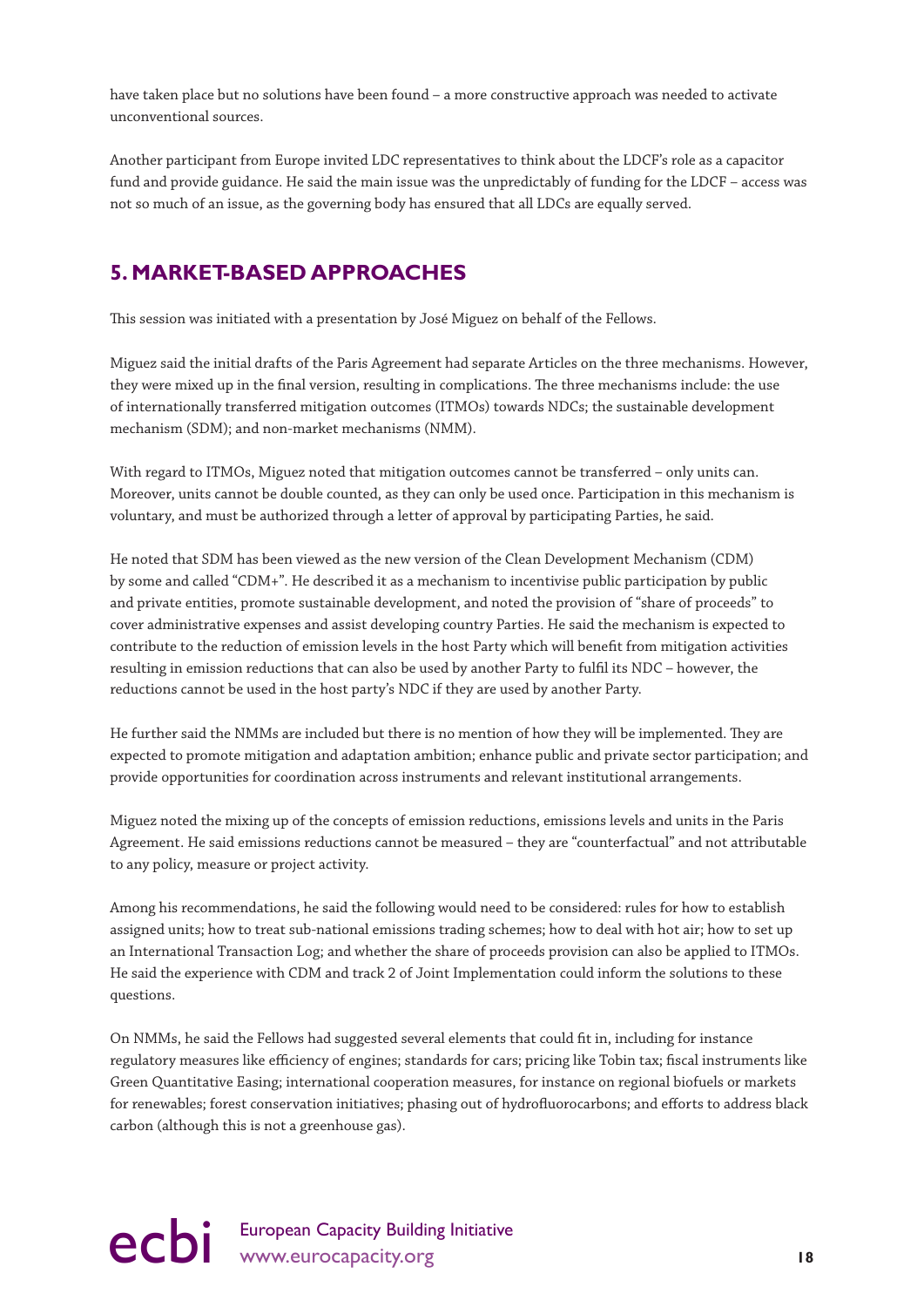In the discussion that followed, a participant from Europe said most of the major economies that are expected to buy credits are going to engage in the first stage. Some will engage early, like Japan, New Zealand, Switzerland, and Norway. Markets are already developing, mainly at the national level, and capacity building is ongoing, with Parties considering scenarios of carbon pricing and how they can contribute to meeting the NDCs. He noted that rules that are currently being established by the International Civil Aviation Organization

# *"The thematic broad element approach combined with introductory presentations to frame the dialogue works well … Perfect!***"**

*-Anonymous*

could have a significant impact. He further noted that the EU had supported the inclusion of market mechanisms because they feared that if there was nothing in the Agreement on markets, it could be a free for all. However, the mechanisms will operate in a completely new context and will neither be a "Return of the JI" or "CDM – A New

Hope". The NMMs, meanwhile, he said, could explore the promotion of synergies.

Another participant from Europe highlighted the need to ensure the mechanisms are environmentally reliable, and queried what Miguez meant by his reference to existing rules for Articles 6.2 (ITMOs) and 6.4 (SDM), and also hot air.

A developing country participant noted that several developing countries were left out of the Kyoto mechanisms, and asked if this situation had been addressed. He said many countries in the Caribbean and Africa had taken on loans under the CDM loan scheme to develop projects just before the market collapsed, which they were now expected to pay back. He asked if this could be taken into consideration while designing the new mechanisms, and also cautioned that with regional and national schemes surging ahead, the UNFCCC could become irrelevant unless timely decisions are taken.

A developing country participant said the existing trading systems could provide a model for tracking trading and ensuring integrity, especially in the new "bottom-up" world of NDCs. He said his understanding was also that SDM would be a mix between CDM and JI, and highlighted the concern that countries could game the system by setting up low-ambition NDCs, over achieving, and then selling the excess in the markets.

Responding to comments, Miguez noted the challenges of ensuring that activities under the trading mechanism are in fact additional, and would not have taken place otherwise. He said this could also happen if countries miscalculate their growth rates, and hence overestimate their BAU emissions. He said hot air is everywhere in the NDC system, and allowances will have to be established. He opposed the inclusion of subnational entities in the international trading mechanisms, saying they were hard to track. He further said the SDM would be destroyed if entities outside government are not allowed to participate.

A participant from Europe agreed that robust tracking was necessary but said the Assigned Amount Units system of the Kyoto Protocol would not work because the nature of targets is different. While in the old system developing countries were passive partners, under the new system they also have NDCs and the incentive to preserve reduction for their own national goals, he said. While the old rules would not be abandoned altogether, the system would have to be looked at anew.

A developing country participant agreed that sub-national systems should not be allowed to participate in the international mechanisms. He said he was concerned with the possibility of "fictional NDCs", saying each NDC will have to be translated a specific trajectory, which could be used as a reference for trading. For the fulfilment of the NDCs, he said, verification should take place under the transparency framework, not through Article 6.

# ecbi European Capacity Building Initiative<br>
19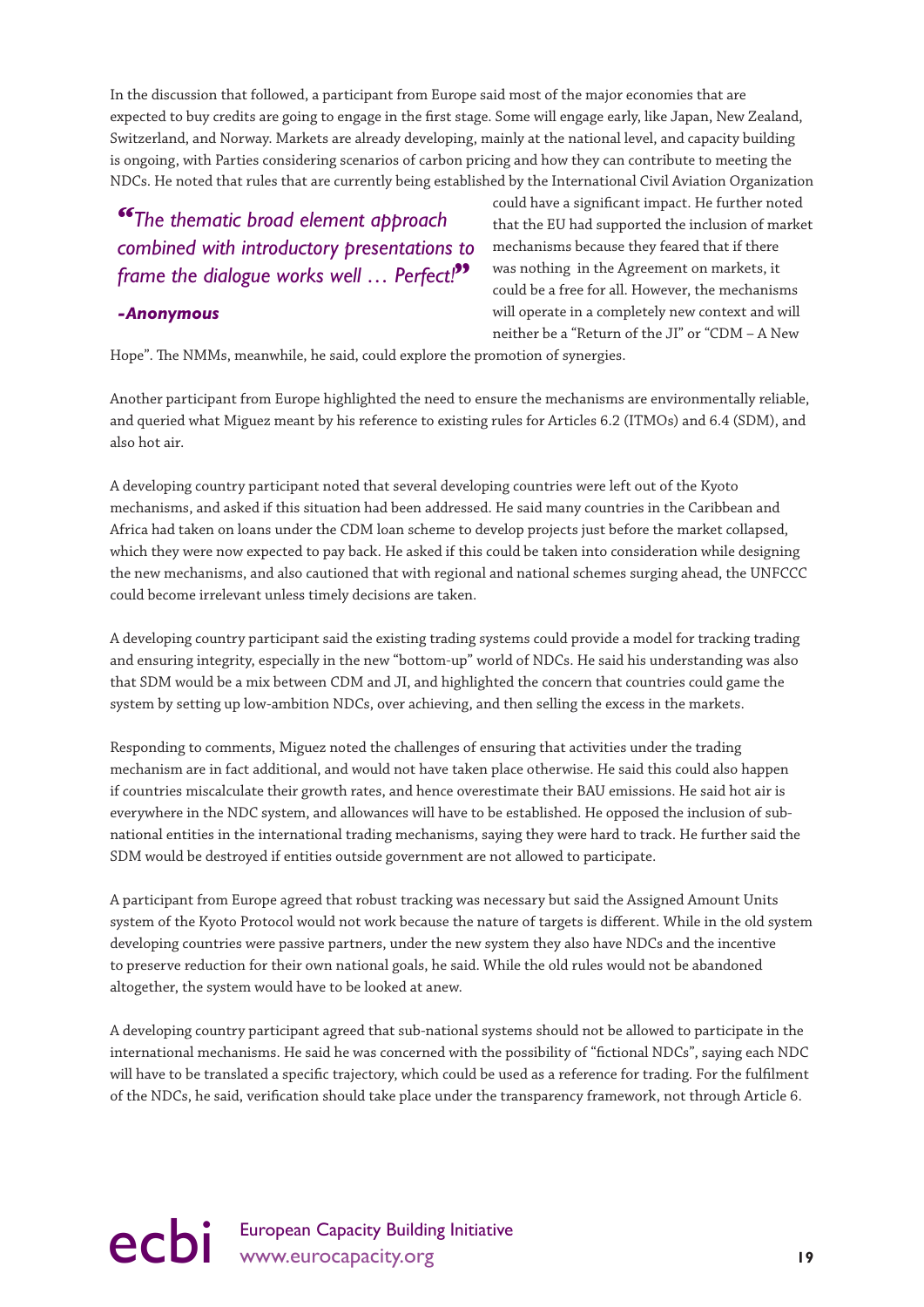Another developing country participant noted the potential of NMMs in protecting oceans as carbon sinks.

A developing country participant reiterated the concern that countries that are carrying out emission reduction activities currently could use them as units to indicate compliance with their NDCs. He also said a way will have to be found to identify those emission reduction and adaption outcomes that would not be achieved without international cooperative approaches.

A developing country participant said the principle of additionality cannot be applied sectorally. He asked how activities under NMMs can be recognized, accounted for and supported.

Miguez concluded the session by noting that Article 6 is the only international aspect of the Paris Agreement – everything else is nationally determined.

### **6. ENTRY INTO FORCE**

The final session, on entry into force of the Paris Agreement, was initiated with a presentation by Kishan Kumarsingh. He said the Agreement looked set to enter into force much earlier than anticipated, over the next year if not before COP 22, and this had resulted in some complications, as the work of the APA would not be completed in time. In this case, he said CMA would have to convene when it would not be in a position to fulfil its mandate with respect to various Articles.

Kumarsingh listed four options if the Agreement enters into force before the work of the APA is complete:

- 1. APA is discontinued and CMA undertakes preparatory work.
- 2. CMA is suspended and APA continues on its work program.
- 3. CMA continues work with the support of APA or Subsidiary Bodies.
- 4. CMA is suspended and COP continues work with support of APA or Subsidiary Bodies.

Kumarsingh said the Fellows considered options 2 and 4 as practical, as they would give all Parties a chance to participate even if they have not yet ratified the Agreement due to national processes, and would maintain the integrity of CMA1 and COP. However, he said, the suspension of CMA1 should be limited to two one-year periods with specific progress objectives and deliverables; be based on fairness, inclusiveness and the principle of "no free-riding"; and not provide perverse incentives for late ratification.

He said priority should then be given to developing the NDC cycles to facilitate confidence and mitigation planning by Parties, along with relevant Articles (such as those on transparency, finance and compliance). Adaptation elements under Article 7 should also be addressed for balance, along with any other legally binding provisions.

In the discussion that followed, a participant from Europe said that if a specific time frame is set up for suspension of CMA1, there is a danger that CMA1 will convene before preparations are complete for it to take the decisions that it is meant to take.

Another participant from Europe agreed that the suspension of CMA made the most sense, but asked what the difference was between suspending CMA while APA continues its work, and suspending CMA while the COP continues work with support of the APA or SBs.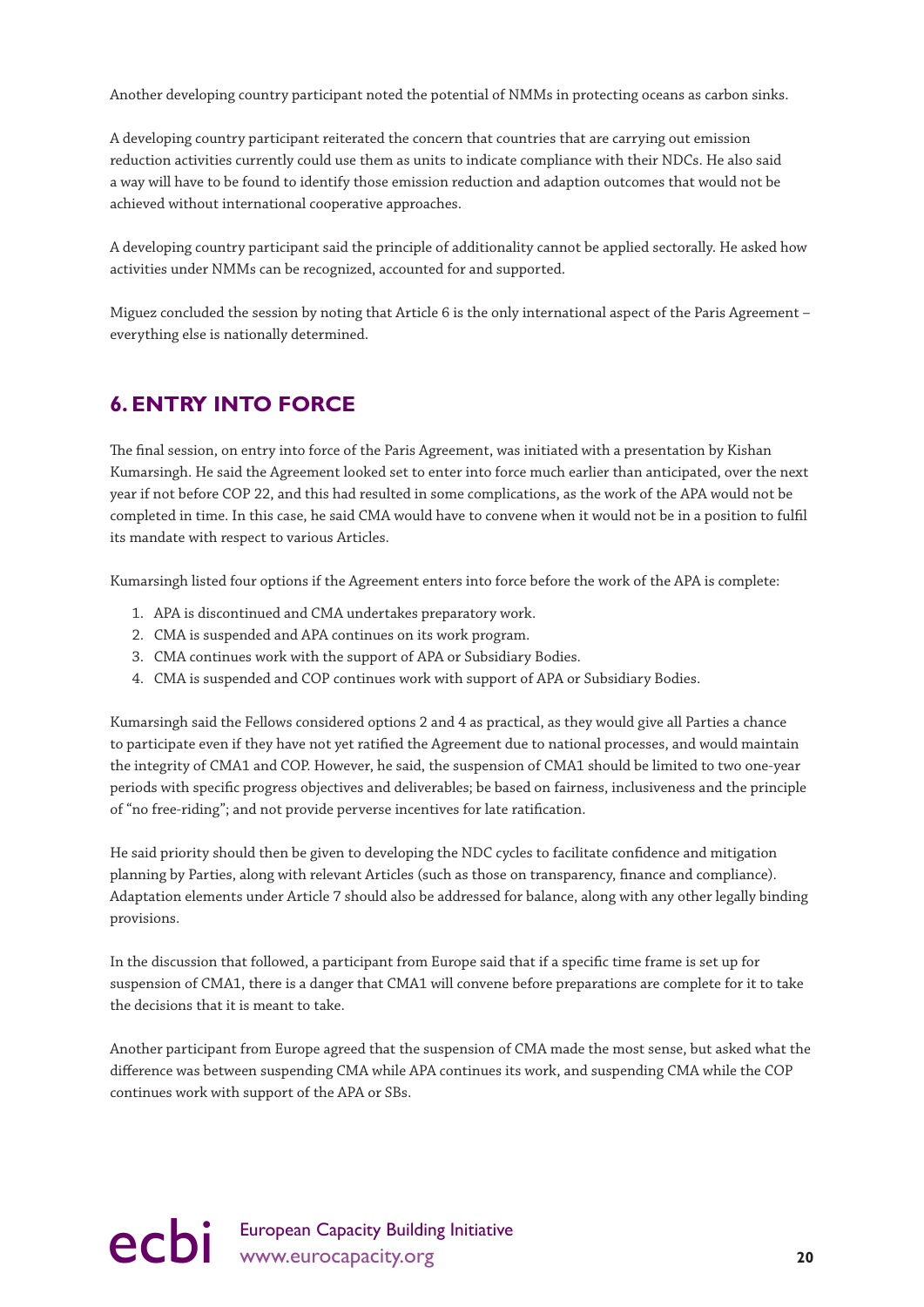Kumarsingh responded that while both involve the suspension of CMA, there was some debate on whether APA will have to be wrapped up before CMA convenes.

The participant from Europe agreed that option 4 is consistent with what was agreed in Paris, as COP would have to agree to intervene. Another participant from Europe said consultations on this issue were held in Bonn by France and Marrakech, and an aide-memoire on these consultations was available on the UNFCCC website. Those consultations also highlighted similar concerns, including inclusivity and clear timeframes. On the question was on which issues should be addressed urgently, he said the whole rulebook will be needed, and it will not be possible to pick and choose priorities.

A developing country participant said one option would be for the CMA to meet at each session, address elements that it can address, and then be suspended until the next session. As long as CMA1 does not conclude, he said, the Paris Agreement mandate will be met. On the other hand, it should not be suspended forever.

Another developing country participant said if CMA convenes, then only Parties to the Agreement will be able to engage with the discussions unless there is agreement otherwise, which he was not comfortable with. He agreed all issues should be covered, including capacity building, loss and damage, and technology development and transfer. He expressed his

*"A number of issues were clarified. The format of allowing Fellows to meet first and then have exchange with EU was effective.***"**

### *-Ian Fry, Ambassador for Climate Change and Environment, Tuvalu*

disappointment with the EU's "stonewalling" on loss and damage issues. He said the issue will not go away, and has to be addressed properly, and brought into the transparency framework and global stocktake. He expressed the hope that more progressive members of the EU would take the lead on this issue.

A developing country participant said there are some countries who say they need more clarity on the rules before they can confirm their NDCs, so there should be a 2018 deadline to agree on the rules. CMA should resume in 2018, and take over the rule making process if it is not finished. He asked the EU what their estimated time frame was for ratification. A participant from Europe responded that national considerations were still ongoing within EU member States, with two already having ratified the Agreement.

A developing country participant asked what Brexit means for the EU ratification process. A European participant said there were many uncertainties and there was currently no clarity on the issue. However, he said, while Brexit will be a distraction, it will not be a barrier.

Kumarsingh concluded the session by highlighting the importance of bilateral discussions on how to move forward.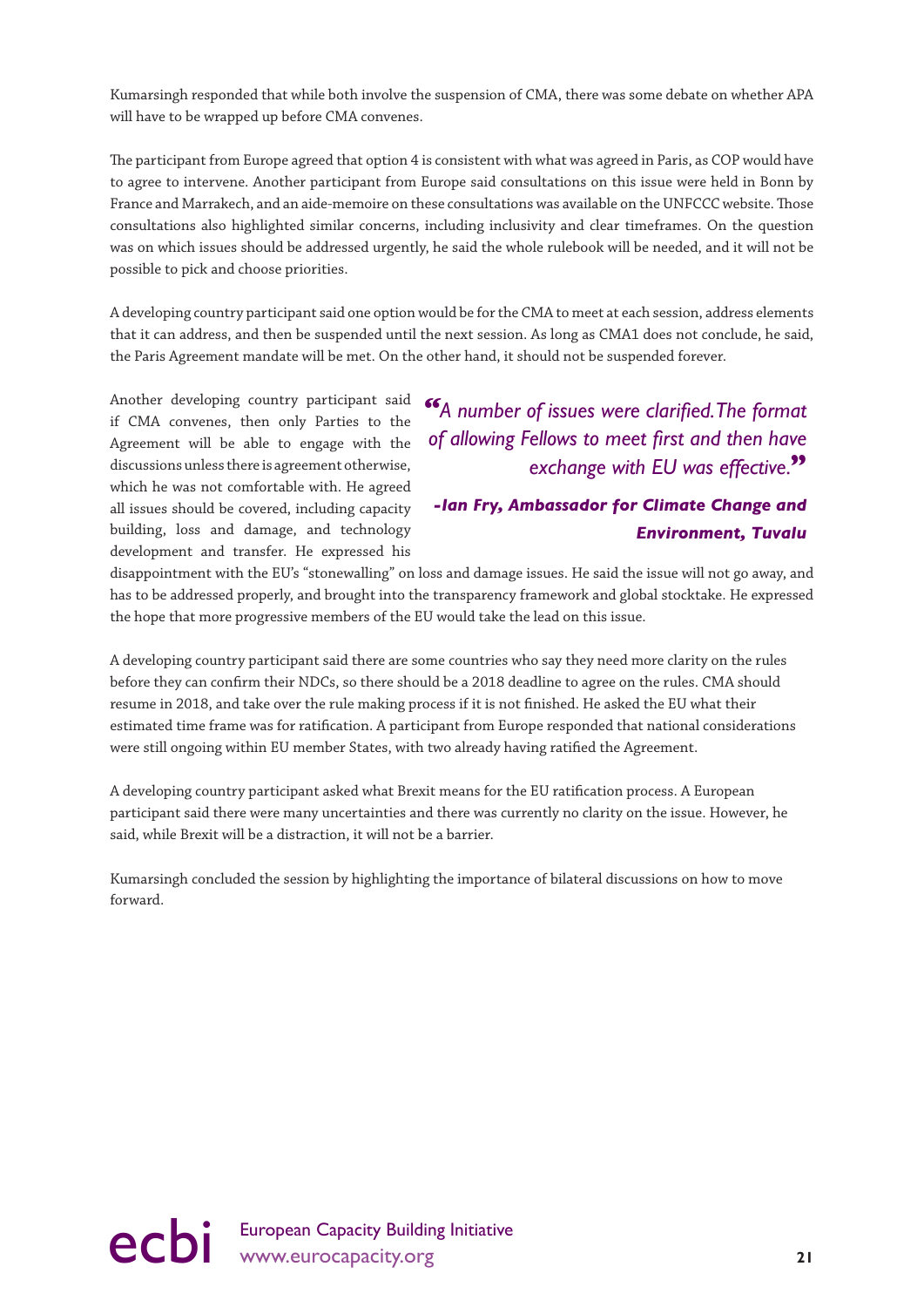# **ANNEX 1: PARTICIPANTS IN THE 2016 SEMINAR**

|    | 2016 Fellows                               |                                        |                                                                                                                                  |                                                                                                                                                                                                                                                                                                                       |                       |
|----|--------------------------------------------|----------------------------------------|----------------------------------------------------------------------------------------------------------------------------------|-----------------------------------------------------------------------------------------------------------------------------------------------------------------------------------------------------------------------------------------------------------------------------------------------------------------------|-----------------------|
|    | <b>Fellows</b>                             | <b>Country</b>                         | <b>Affiliation</b>                                                                                                               | <b>Other positions</b>                                                                                                                                                                                                                                                                                                | <b>Group</b>          |
| I  | Ms. Alejandra<br>Lopez Carbajal            | <b>AILAC</b>                           | Head, AILAC Support Unit                                                                                                         | Negotiator as part of the Mexican Delegation<br>(2004-2012), focusing mainly on measurement,<br>reporting and verification; markets; mitigation;<br>adaptation; finance and sectoral approaches.<br>Member of the Strategy Team of the Mexican<br>Presidency to COP16, focusing on markets and<br>sectoral approaches | <b>AILAC</b>          |
| 2  | Md Ziaul Haque                             | Bangladesh                             | Director, Department of<br>Environment, Ministry of<br><b>Environment and Forests</b>                                            | Member of Consultative Group of Experts<br>$(CGE)$ (2016-)<br>LDC Coordinator on Pre-2020 climate action<br>(Workstream 2) (2014-2015)<br>LDC Coordinator on SBI (SBI.34) (2006)                                                                                                                                      | LDC,<br><b>CVF</b>    |
| 3  | Mr. Carlos<br>Fuller                       | <b>Belize</b>                          | International and Regional Liaison<br>Officer, Office of the Executive<br>Director, Caribbean Community<br>Climate Change Center | Chair SBSTA (2016)<br>Member of the JISC (2008-2016)<br>Member of CGE (2004-2005)<br>G77 Coordinator on RSO (2004-2008)<br>AOSIS Coordinator on Technology (2008-2015)                                                                                                                                                | <b>AOSIS</b>          |
| 4  | Mr. Felipe<br>Rodrigues<br>Gomes Ferreira  | <b>Brazil</b>                          | Head of Climate Change Division,<br>Ministry of Foreign Affairs                                                                  | Lead Negotiator REDD+ (2013-2015)<br>Lead Negotiator Mitigation (2014-2015)                                                                                                                                                                                                                                           | <b>BASIC</b>          |
| 5  | Mr. Jose<br>Domingos<br>Gonzalez<br>Miguez | <b>Brazil</b>                          | Director of Policies on Climate<br>Change, Secretary of Climate<br>Change and Forests, Ministry of<br>Environment                | Member of Brazilian Delegation (1994-)<br>Member of CDM EB of the Kyoto Protocol<br>$(2003-)$<br>Coordinating G77 and China for Common<br>Metrics (2013-)                                                                                                                                                             | <b>BASIC</b>          |
| 6  | Mr. Julio<br>Cordano                       | Chile                                  | Head of Department,<br>Climate Change - Sustainable<br>Development, Ministry of Foreign<br>Affairs                               | UN Focal Point (2014-)<br>Deputy Lead Negotiator (2014-)<br>President of AILAC (2015)                                                                                                                                                                                                                                 | <b>AILAC</b>          |
| 7  | Ms. Adriana<br>Murillo Ruin                | Costa Rica                             | Chief Negotiator UNFCCC,<br>Ministry of Foreign Affairs                                                                          | AILAC Coordinator for Compliance (2016)<br>AILAC Presidency (2016)<br>Minister Counsellor, Permanent Mission of<br>Costa Rica to the UN (2010-2015)<br>Coordinator of the Security Council team,<br>Ministry of Foreign Affairs (2008-2009)                                                                           | <b>AILAC</b>          |
| 8  | Mr. Nsiala Tosi<br>Bibanda Mpanu<br>Mpanu  | Democratic<br>Republic of<br>the Congo | Deputy Coordinator of the<br>National Designated Authority for<br>the Green Climate Fund                                         | Chair of LDC Group (2016)<br>Alternate member of GCF Board (2012-2016)<br>Member of GCF Board (2016)<br>ADP Co-facilitator for Capacity Building and<br>Technology Transfer (2015)<br>Co-facilitator of Long-Term Finance negotiations<br>(2014)<br>Chair of African Group (2010-2011)                                | AGN,<br><b>LDC</b>    |
| 9  | Mr. R.R. Rashmi                            | India                                  | Special Secretary, Ministry of<br>Environment, Forest and Climate<br>Change                                                      | Lead Negotiator (2010-2013; 2016-)<br>Member, COP Bureau (2016-2017)                                                                                                                                                                                                                                                  | BASIC,<br><b>LMDC</b> |
| 10 | Mr. Amjad<br>Abdulla                       | Maldives                               | Director General, Climate<br>Change and Energy Department,<br>Ministry of Environment and<br>Energy                              | Chief Negotiator AOSIS (2015-2016)                                                                                                                                                                                                                                                                                    | AOSIS,<br>LDC         |

ecbi European Capacity Building Initiative **22**<br>
22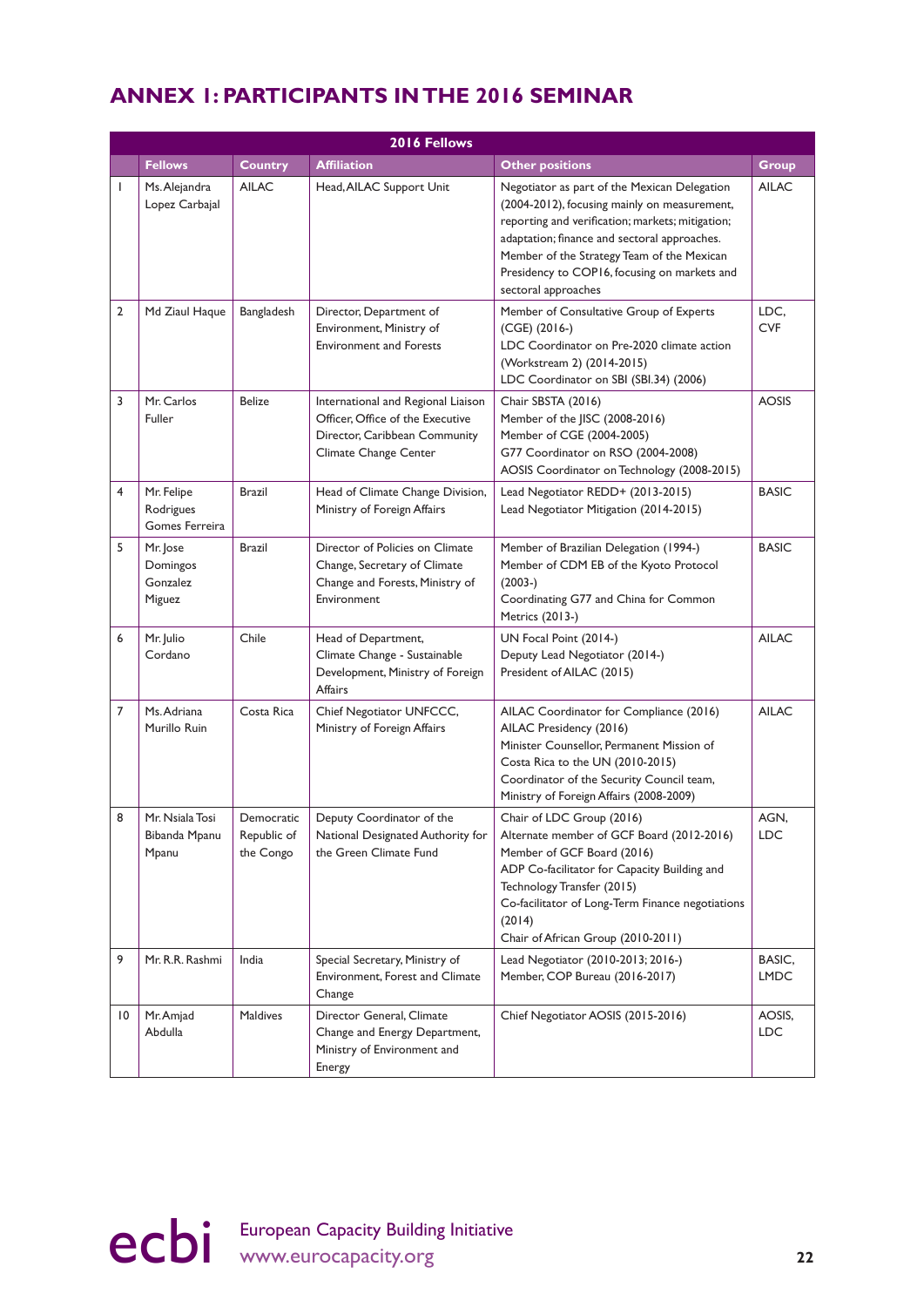| $\mathbf{H}$ | Mr. Nafo "Seyni"<br>Hussen Alfa             | Mali                 | Special Adviser and Ambassador<br>for Climate Change, Environment<br>and Sustainable Development<br>Agency                                     | Chair of African Group of Negotiators<br>Co-Chair of the Standing Committee on Finance<br>(2015)                                                                                                                                   | AGN.<br>LDC.<br><b>LMDC</b> |
|--------------|---------------------------------------------|----------------------|------------------------------------------------------------------------------------------------------------------------------------------------|------------------------------------------------------------------------------------------------------------------------------------------------------------------------------------------------------------------------------------|-----------------------------|
| 12           | Mr. Ayman<br><b>Bel Hassan</b><br>Cherkaoui | Morocco              | COP22 Advisor to the Minister<br>of Environment, Ministry for the<br>Environment                                                               |                                                                                                                                                                                                                                    | <b>AGN</b>                  |
| 13           | Mr. Xolisa<br>Ngwadla                       | South Africa         | Competence Area Manager,<br>Global Change, Council for<br>Scientific and Industrial Research                                                   | Chief Director, International Relations &<br>Negotiations (2011-2013)<br>African Group Lead Negotiator, Paris Agreement<br>$(2012 - 2016)$<br>Advisor to Minister of Environment (2009-2013)                                       | AGN,<br><b>BASIC</b>        |
| $ 4\rangle$  | Mr. Alfred James<br>Wills                   | South Africa         | Deputy Director General,<br><b>Environmental Advisory Services,</b><br>Department of Environmental<br>Affairs                                  | Chief Negotiator<br>Co-Chair Kyoto Protocol Art 3.9 (2005-2007)<br>G77 Coordinator Bali Action Plan (2008-2009)<br>COP Presidency Coordinator (2011)<br>Co-Chair Loss & Damage (2012-2013)                                         | AGN,<br><b>BASIC</b>        |
| 15           | Mr. Kishan<br>Kumarsingh                    | Trinidad &<br>Tobago | Head, Multilateral Environmental<br>Agreements Unit, Environmental<br>Planning and Policy Division,<br>Ministry of Planning and<br>Development | Vice-Chair/Chair Expert Group on Technology<br>Transfer (2004-2005)<br>Chair SBSTA (2006-2007)<br>Co-Chair ADP (2013-2014)<br>Lead Negotiator (1998-)<br>Chair/Co-Chair/Facilitator of Contact Groups<br>on various issues (2000-) | <b>AOSIS</b>                |
| 16           | Mr. lan Fry                                 | Tuvalu               | Ambassador for Climate Change<br>and Environment                                                                                               | Chief Negotiator for Tuvalu (1997-)<br>Spokesperson for the LDCs on the Paris<br>Agreement<br>Former Co-Chair of the Facilitative Branch of<br>the Compliance Committee                                                            | AOSIS.<br><b>LDC</b>        |
| 17           | Ms. Edith<br>Kateme-Kasajja                 | Uganda               | Head, Department of Production<br>and Trade Planning, National<br><b>Planning Authority</b>                                                    | Country Negotiator - Finance (2009-)<br>Member of the Standing Committee on Finance<br>$(2011-)$                                                                                                                                   | AGN,<br><b>LDC</b>          |

ecbi European Capacity Building Initiative and Capacity.org 23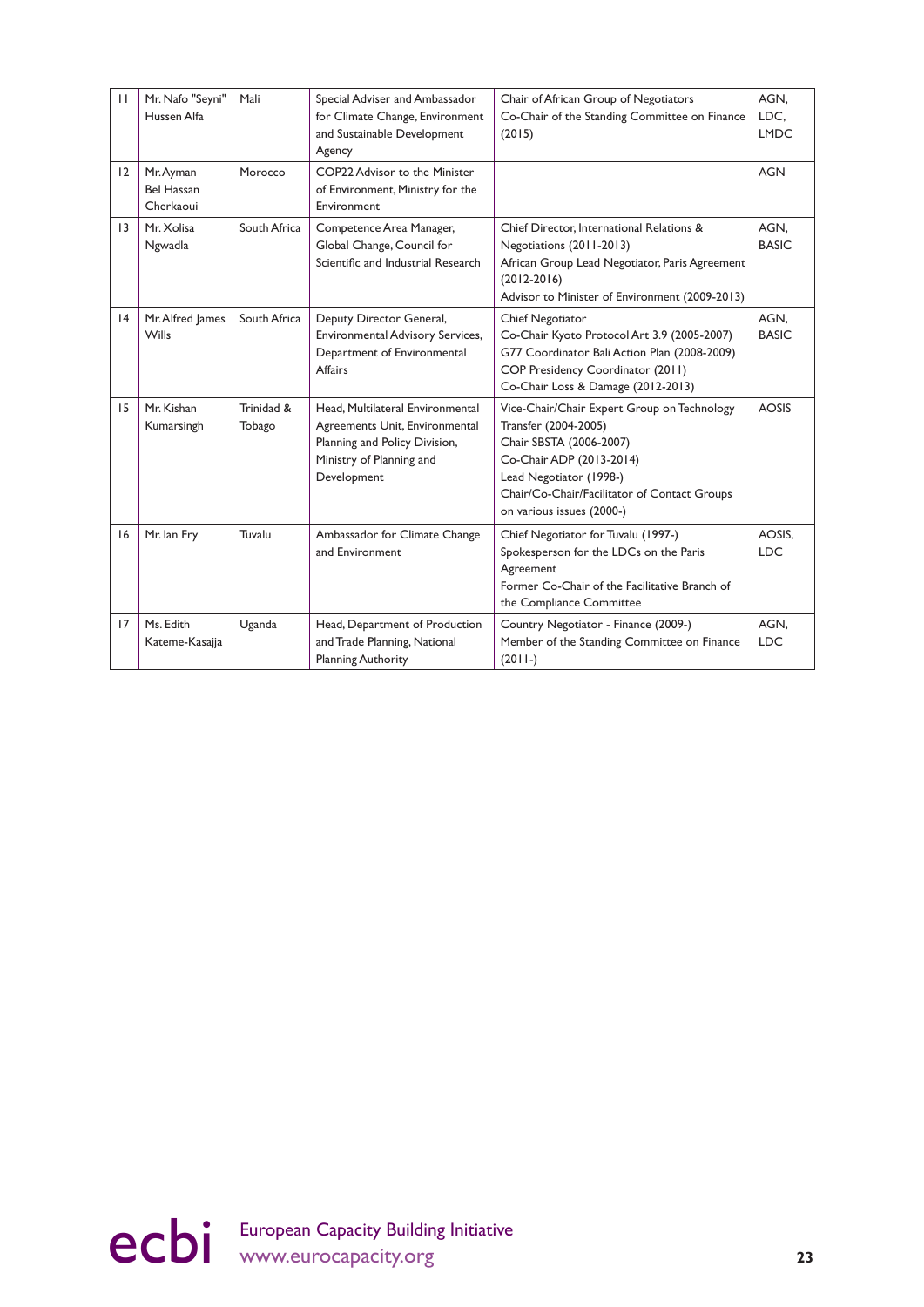|    | <b>European Participants</b>              |                    |                                                                                                                                                                          |                                                                                                                                                                                                                                                                                                                                                                                                            |
|----|-------------------------------------------|--------------------|--------------------------------------------------------------------------------------------------------------------------------------------------------------------------|------------------------------------------------------------------------------------------------------------------------------------------------------------------------------------------------------------------------------------------------------------------------------------------------------------------------------------------------------------------------------------------------------------|
|    | <b>Participant</b>                        | <b>Country</b>     | <b>Affiliation</b>                                                                                                                                                       | <b>Other positions</b>                                                                                                                                                                                                                                                                                                                                                                                     |
| ı  | Mr. Jozef Buys                            | Belgium            | Attaché, Directorate General for<br>Development Cooperation, Federal<br>Public Service Foreign Affairs, Foreign<br>Trade and Development Cooperation                     | EU Negotiator for Convention's financial issues (2000-<br>2002; 2006-)<br>Member of the Standing Committee on Finance (2012)<br>Alternate member on the GCF Board (2012-2015)<br>GCF Board Advisor (2016-)<br>Council Member GEF (every 2 years for 2 years, 1996)                                                                                                                                         |
| 2  | Mr. Geert<br>Fremout                      | Belgium            | International Cooperation Team,<br>Climate Change Section, DG<br>Environment                                                                                             | Cluster Coordinator/Issue leader (2008-2016)<br>Negotiator (2009-2015)                                                                                                                                                                                                                                                                                                                                     |
| 3  | Mr. Jake<br>Werksman                      | EC                 | Principal Adviser, Directorate-General<br>Climate Action of the European<br>Commission                                                                                   | Legal Advisor & Negotiator, AOSIS (1991-2001)<br>Advisor to Danish COP Presidency<br>Advisor to Belgian EU Presidency<br>European Commission EU Lead Negotiator (2012-<br>2016)<br>Alternate Member, Enforcement Branch, KP<br>Compliance Committee (2014-2016)                                                                                                                                            |
| 4  | Mr. Adalbert<br>Jahnz                     | EC                 | Policy Officer, Directorate-General<br>Climate Action of the European<br>Commission                                                                                      | EU APA Coordinator (2016-)                                                                                                                                                                                                                                                                                                                                                                                 |
| 5  | Mr. Martin<br>Hession                     | EC                 |                                                                                                                                                                          | Issue Lead Markets UK (2002-2012)<br>Chair and Member COM EB (2007-2012)<br>Issue Lead & Negotiator EU Markets (2012-)<br>Issue Lead & Negotiator EU (2012-2016)                                                                                                                                                                                                                                           |
| 6  | Mr. Paul<br>Watkinson                     | France             | Chief Negotiator and Head of the<br>Negotiating Team, Department of<br>European and International Affairs,<br>Ministry of Ecology, Sustainable<br>Development and Energy | Member of COP21 Team, responsible for coordinating<br>the negotiation of Paris Agreement (2015)<br>EU Lead Negotiators (2009 - 2013)<br>Chair of EU's working party on international climate<br>(2008)                                                                                                                                                                                                     |
| 7  | Ms. Delphine<br>Eyraud                    | France             | Senior Policy Adviser, International<br>Climate Negotiations, Ministry of<br>Ecology, Sustainable Development and<br>Energy                                              | Advisor to French GCF Board Member<br>Co-Chair of the REDD+ Partnership (2010)<br>Co-Chair of iCAP (2008)                                                                                                                                                                                                                                                                                                  |
| 8  | Ms. Nicole<br>Wilke                       | Germany            | Head, Division of International Climate<br>Policy, Ministry of the Environment                                                                                           | EU Lead Negotiator (2010-)<br>UNFCCC Bureau Member (2013-2014)                                                                                                                                                                                                                                                                                                                                             |
| 9  | Mr. Pieter<br>Terpstra                    | <b>Netherlands</b> | Climate Policy Coordinator, Ministry of<br>Foreign Affairs                                                                                                               | Deputy Head of Delegation (2016-)<br>GEF Board Advisor (2015-2016)                                                                                                                                                                                                                                                                                                                                         |
| 10 | Ms. Marianne<br>Karlsen                   | Norway             | Climate department/Section for climate<br>and energy, Ministry of Climate and<br>Environment                                                                             | Coordinator - Mitigation (2007 -)<br>Member of LEG (2013-2014)                                                                                                                                                                                                                                                                                                                                             |
| П  | Mr. Georg<br><b>Borsting</b>              | Norway             | Policy Director, Ministry of Foreign<br>Affairs                                                                                                                          | Lead Negotiator, Kyoto Mechanisms. (1998-2001)<br>Member/Chair CDM Executive Board (2001-2005)<br>Member/Chair JISC (2005-2008)<br>Chair Capacity Building (2007-2009)<br>Chair Finance/LCA (2011-2012)<br>Co-Chair Climate Finance Work Programme (2012)<br>Member, Standing Committee on Finance (2012-)<br>Chair ADP Finance (2015)<br>Vice-President UNFCCC Bureau (2015-)<br>Member, GCF Board (2015) |
| 12 | Mr. Przemyslaw<br>Sobanski                | Poland             | Deputy Director of Air and Climate<br>Protection, Ministry of Environment                                                                                                |                                                                                                                                                                                                                                                                                                                                                                                                            |
| 13 | Ms. Ana<br>Cristina da Silva<br>Carreiras | Portugal           | Policy Officer, Portuguese Environment<br>Agency, Ministry for Environment,<br>Spatial Planning and Energy                                                               | Issue Coordinator/Negotiator Technology (2010-2011)<br>Issue Coordinator/Negotiator Mitigation (2012-2015)<br>Issue Coordinator/Negotiator Global Stocktake (2016)                                                                                                                                                                                                                                         |

ecbi European Capacity Building Initiative<br>
24